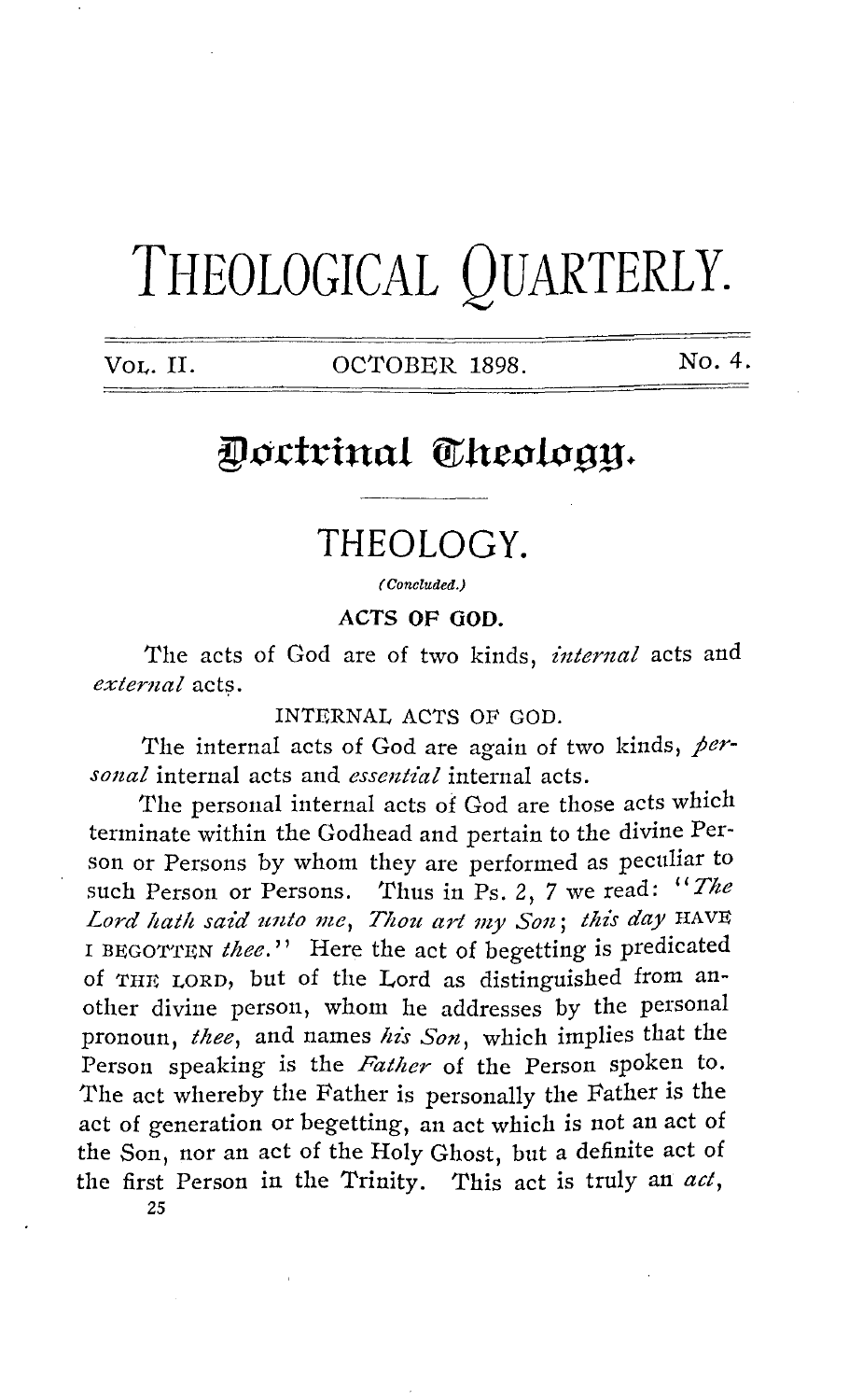# Theological Review.

### **Documentary History of the Evangelical Lutheran Ministerium of Pennsylvania and adjacent States.** *Proceedings of the Annual Conventions from 1748 to 1821. Compiled and translated from records in the archives. and front the written Protocols. Board oj Publication of the General Council of the Evangelical* Lutheran Church in North America. Philadelphia, *1898.*

IV and 619 pages, bound in cloth.

This is history in 'a crude state, a form in which the historian and the student of history should welcome and gratefully use it, while to the general reader history in this form is less palatable and less profitable than a well elaborated exhibition of events and persons and things properly grouped and delineated. The historian, on the contrary, would prefer the contents of the book in a still more native state, not in translations, but in the original tongue. Yet the publishers of this work have merited the thanks of all who are interested in the history of Lutheranism in America. As a highly instructive specimen we give the Constitution of **1792,** which, by the absence of a confessional plank or platform and by various other features indicates a deteriorated state of the *Ministerium* at the time of the adoption of this *Minz'sterialordnung.* 

#### CONSTITUTION OF 1792.

### (Reprinted in 1813 and, with many Amendments, in 1841.) **Ministerial Regulations of the German Evangelical Lutheran Congregations in Pennsylvania and the adjacent States.**

#### $CHAPTER I. - True Name.$

We, the Evangelical Lutheran Ministers of Pennsylvania and the adjacent States, who acknowledge one another as one Body, by the subscription of our respective names to these ministerial 30

/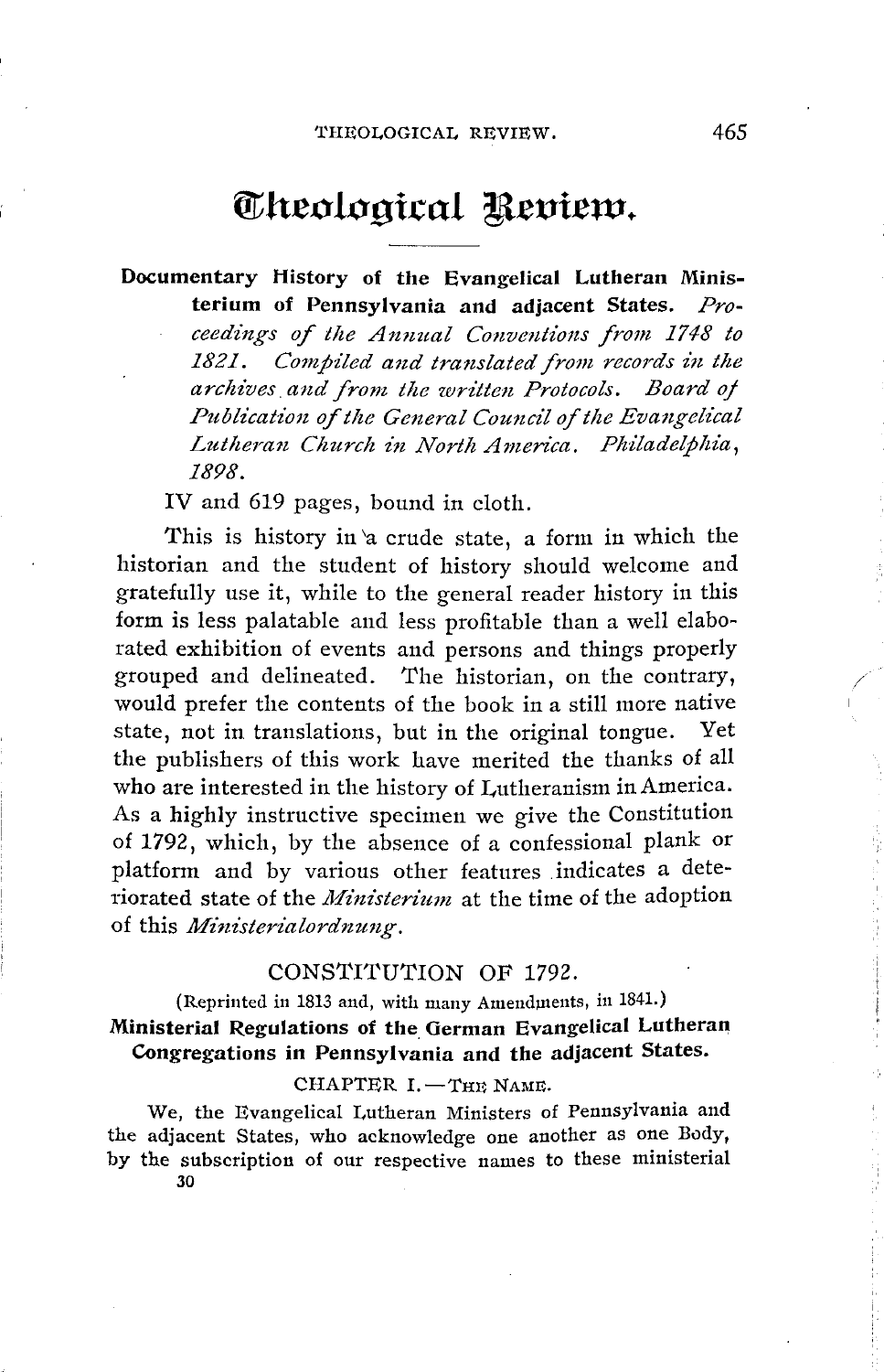#### 466 THEOLOGICAL REVIEW.

regulations, denominate our association: "The German Evangelical Lutheran Ministerium in Pennsylvania and Adjacent States;" and our convention: "A Ministerial Meeting," and our convention with the Delegates of the United Congregations, "A Synodical Meeting."

#### $CHAPTER II. - OF THE SEND.$

1. The Ministerium acknowledges a Senior, a dignity granted to the oldest and most meritorious of our Pastors by election of the ordained ministers, which he retains for life, provided, his conduct is conformable to the station which he holds. The election is by ballot, and without nomination.

2. The Ministerium honors the Senior as a father, and cheerfully receives' his advice, admonition and reproof in all cases, wherein his experience may prove beneficial.

### CHAPTER III.  $-$  OF THE PRESIDENT.

1. The President of the Ministerium is also President of the Synodical Meeting, and presides in the Sessions, and is respected as an overseer [Aufseher], both during the sessions and at other times.

2. Ordained Ministers solely are eligible to this office. He is annually elected by a majority of votes of the ordained Ministers, licensed candidates, and the delegates of the Congregations, in the commencement of the session, after the delegates have been enrolled.

3. He continues in office until his successor has been elected at the next annually Synodical Meeting. He is re-eligible for three successive elections only.

4. He is entitled in Synodical and Ministerial Meetings to offer resolutions and to express his opinion, as well as any other member.

5. When the votes are even, he has the casting vote, but in no other case has he a vote, except in elections by ballot, but in that case he has no casting vote.

6. He nominates the committees with consent of Synod; in contested cases, however, each party may choose one arbiter, and the President the third.

7. He, in connection with the Pastor loci, appoints the ministers that are to officiate during the session.

8. The President ordains candidates with the assistance of two or more ordained ministers. The act of ordination is to be performed in public meeting, whenever possible, but no candidate can be or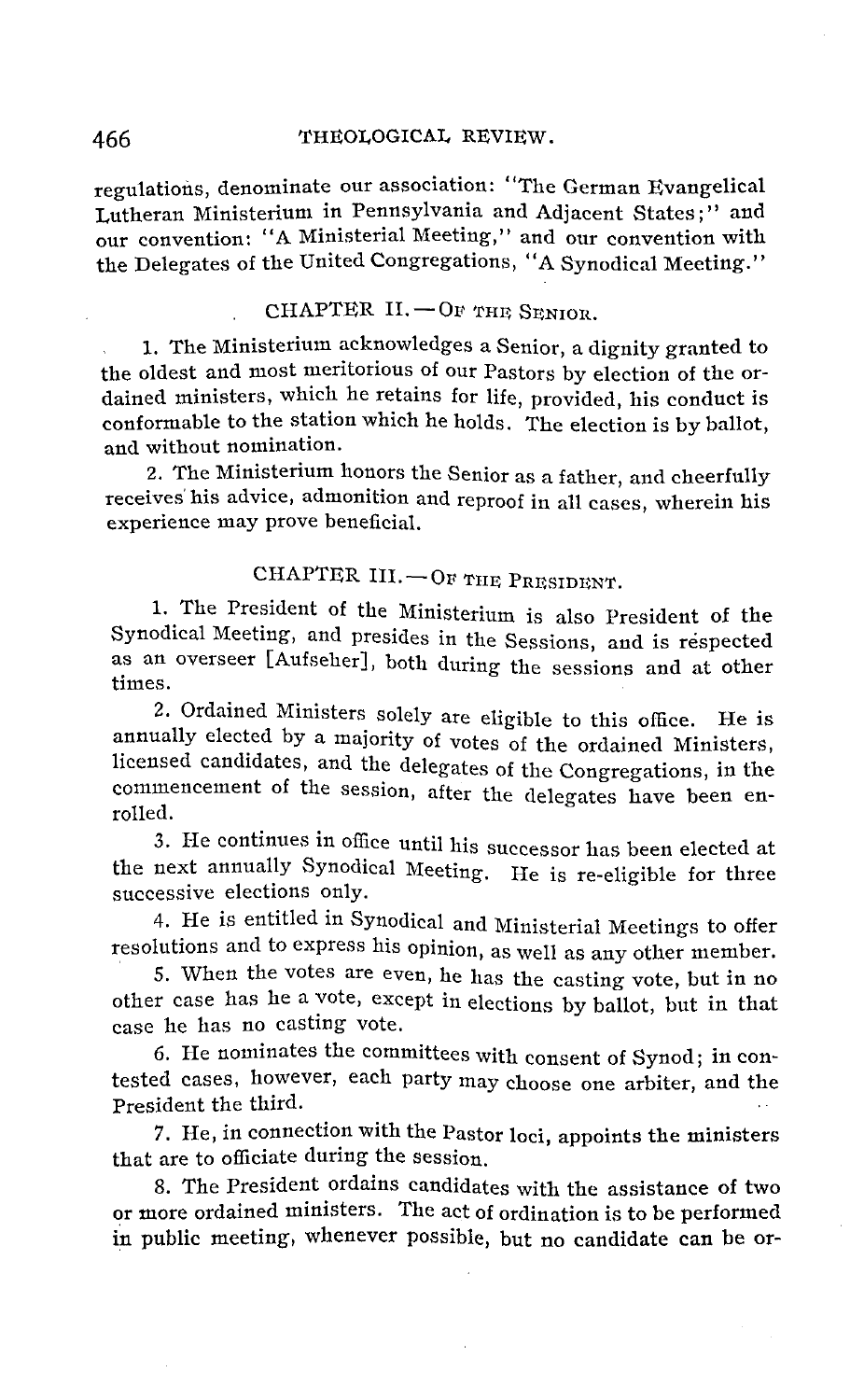dained unless two-thirds of the ordained ministers present' consider him a suitable subject for ordination.

9. The rule concerning ordination applies also to licenses. The President can grant them only in a general Ministerial Meeting, and with the consent of two-thirds of the ordained ministers.

10: He appoints the Committee of examination of candidates and catechists although each member is at liberty, in due order, to examine candidates still further.

11. He is to admonish an erring brother several times in private; if this admonition prove unavailing, he brings the case before the meeting for investigation and decision.

12. He is to sign and deliver the resolutions passed in Synod to the delegates of the congregations.

13. It is his duty to sign all ordination certificates, licences, etc., and to see that they receive the seal of the Ministerimn, and that they are given into the hands of those persons for whom they are designed.

14. He is to subscribe the proceedings of Synod in the written minutes.

15. It is his duty to see that soon after every Synodical or Ministerial Meeting all the instruments of writing are delivered into the Archives.

#### CHAPTER IV. - OF THE SECRETARY.

1. The Secretary of the Ministerium is also Secretary of Synod and is elected annually at the same time and in the same manner, as well as on the same conditions under which the President is elected.

2. Ordained Ministers only that are suitable and experienced can be chosen for this office.

3. It is his duty to write letters, licenses, certificates of ordination, etc.

4. He countersigns the ordination certificates, licenses, resolutions of Synod for the delegates as well as the proceedings of Synod. in the written minutes.

5. It is his duty to give at least six weeks' previous notice in one or several German papers, of the place and time for holding a Synodical Meeting.

6. He is to keep a list of all the ordained ministers, licensed candidates and catechists, with place of their residences; and of the respective congregations in connection with the Ministerium and the names of the ministers serving them.

/

**The Secretary Secretary** 

!..lo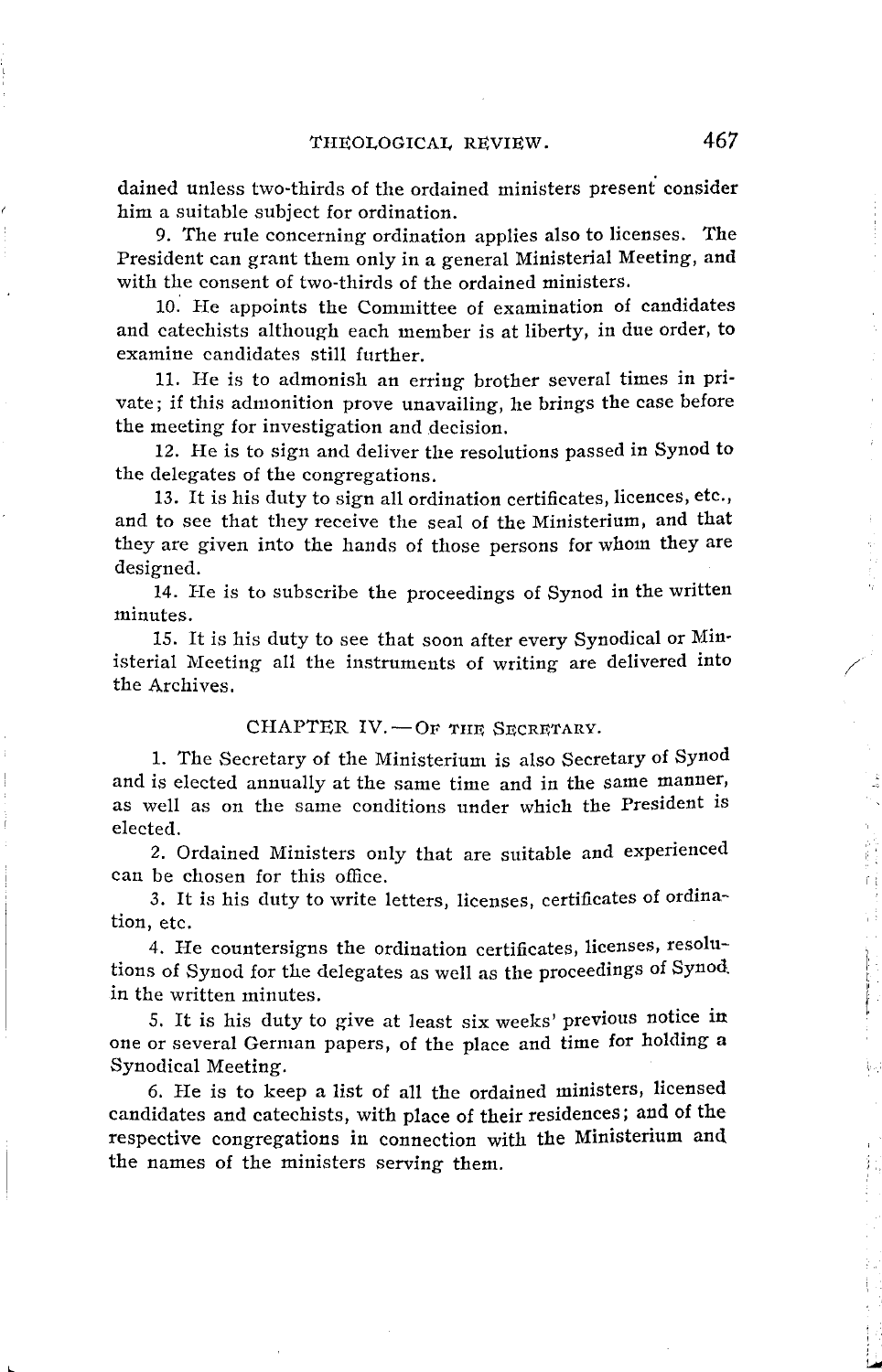CHAPTER V.  $-$ OF THE MEMBERS OF THE MINISTERIUM.

There are three ranks of pastors in the Ministerium, viz.: *Ordained ministers, licensed candidates and catechists.* 

#### $A$ RTICLE  $I. -$ OF ORDAINED MINISTERS.

1. All ordained ministers are equal in regard to rank or title, excepting the officers spoken of before; they have therefore, in their congregations, no other superintendents but these officers, and these only in so far as this Constitution renders it incumbent on them, to impart their views and advice to ministers.

2. No minister therefore is permitted to perform ministerial acts or official duties in the congregations of another pastor, except with his consent.

3. Every pastor may, as circumstances require, introduce regulations in the churches of his charge, though care should be taken, that as far as possible there should exist a pleasing harmony with the regulations in the other churches.

4. The minister may leave his congregation and take the charge of others, though his duty requires him to act conscientiously in such a case as before God, and he is to inform the President of the change as soon as possible.

5. Whenever important questions of conscience are to be examined and decided, the ordained ministers alone are to be entitled to a vote in the case.

6. Every ordained minister possessing the requisite qualifications, time and opportunity, has the right and liberty to take under their instruction young men, desirous of devoting themselves to the ministry, and by oral instruction, the recommendation of good books and practical directions, to prepare them for the service of the I,ord, and whenever a student so instructed has obtained a systematic knowledge of the doctrines of salvation, the gift of speaking, an unblemished character and evidences of experimental religion, his instructor may permit him to preach.

7. When a regular ordained minister desires to be received into our connection, the vote is to be taken in a general Ministerial Meeting, but none can be acknowledged as an actual member, who does not receive two-thirds of the votes of the ordained ministers present.

8. Ministers, *who either by express request or with tlie consent of their Ministerium are sent to this country,* by a European Institute, such as the Orphan-house of Halle, or some Evangelical Consistory or Ministerium cannot be rejected, unless the objections of two-thirds of the ordained ministers present are important and established.

 $\vert$ 

/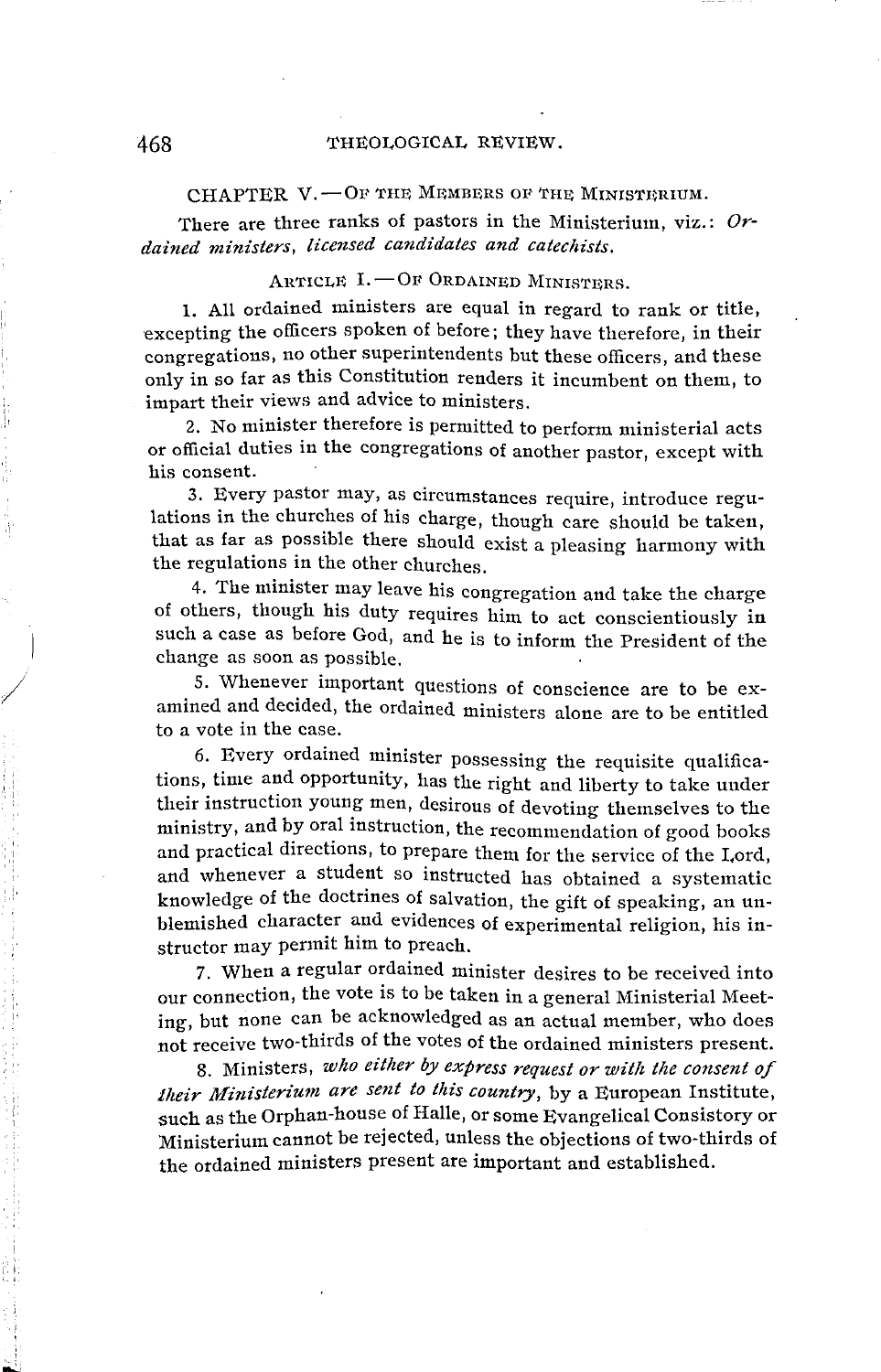#### $Arntcik$  II.  $-$  Of Licensed Candidates.

1. A licensed candidate is confined to those congregations which have been confided to his care by the Ministerium.

2. Without the approval of the Ministerium or its officers he is not permitted to leave the congregations to which he has been appointed, or exchange them for others. He is likewise prohibited from performing ministerial duty in any other congregation, except if requested by an ordained minister to officiate for him.

3. He is to preach the Word of God in its purity according to the law and the gospel, he is to diligently instruct the children, to visit the schools and the sick, endeavor to increase in knowledge, and adorn his office by a Christian walk and conversation.

4. He performs all ministerial acts in the congregations entrusted to his care, during the term of his license.

5. He is to keep a journal of his official acts and to submit it with several fully written sermons annually to the inspection of the Ministerium, and at the same time to return his license for renewal.

6. It is his duty to appear annually at Synod, in which he has seat and vote, and likewise attend the Ministerial Meeting.

7. But if on account of distance or any other important cause he should not be able to attend Synod, it is his duty, with a written excuse, to send his journal, the sermons and his license to the Ministerium.

#### ARTICLE III. - OF CATECHISTS.

1. The Catechist is subject to the general superintendence of the Ministerium and his officers, and besides this to the particular care of one of the neighboring ordained ministers, who is to be named as such in the catechist's license, and whom he has to respect as his instructor and father; whose directions he follows in continuing to serve the Lord, and the extension of his theological knowledge, and whose advice he seeks in important cases.

2. The catechist is, however, not to be considered an adjunct to his instructor, but attends to the congregations assigned him; the instructor is therefore not permitted to send him arbitrarily into other congregations to perform official duties for him, .but it is the instructors duty to assist the catechist entrusted to him with paternal advice, so that both may perform their respective offices with profit to the congregations.

3. The catechist is to preach the Word of God in purity to the congregations assigned him by the Ministerium, catechise the young, baptize, visit the Schools and the sick, attend funerals and instruct the confirmands.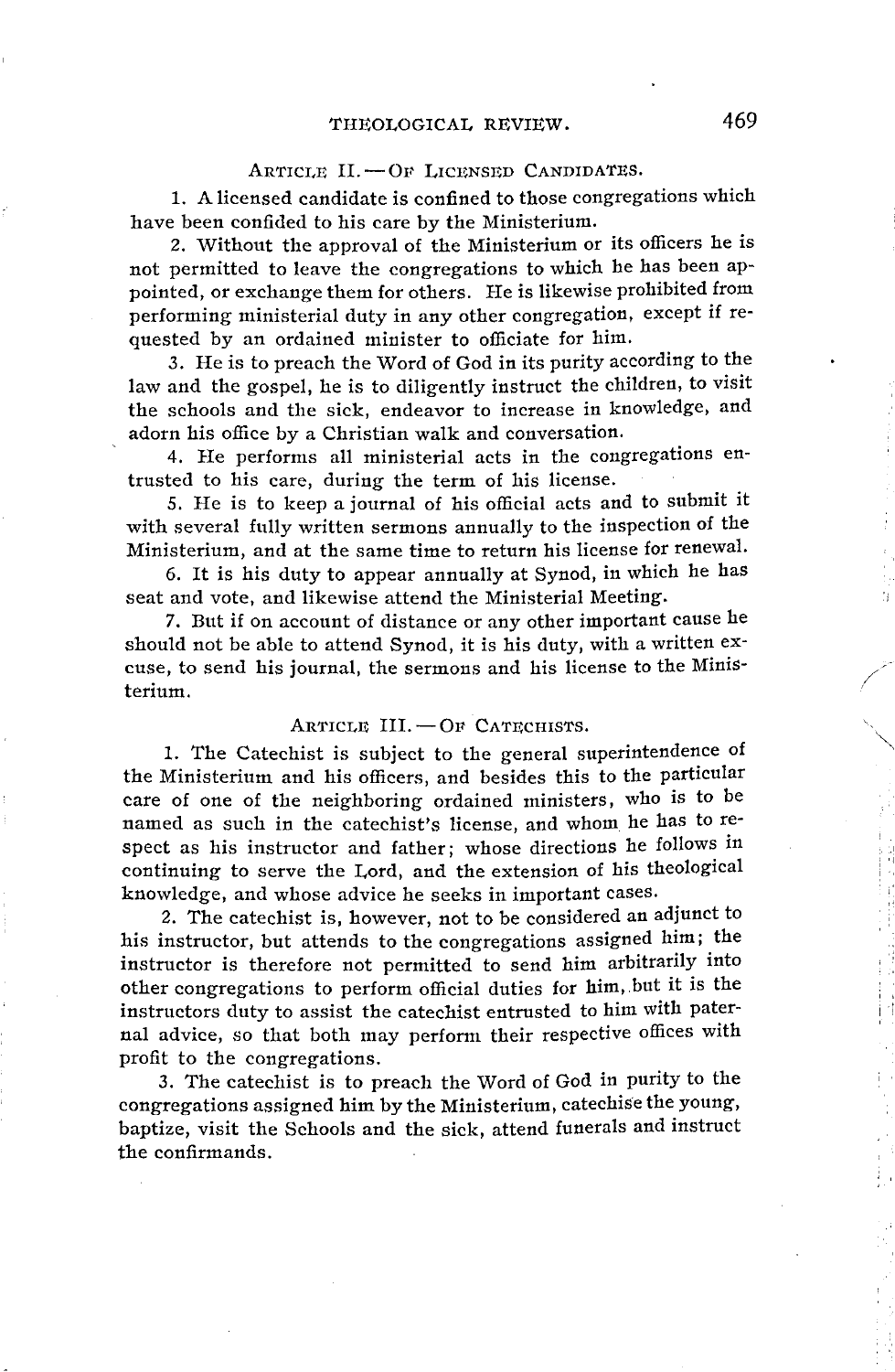4. He is, however, not permitted to confirm or administer the Sacrament of the Lord's Supper, but whenever such ministerial acts are to be performed in his congregations, he has to request his instructor some time previously, to discharge these official duties for him; in that case the instructor appoints a day for that purpose, and performs these ministerial acts either personally, or requests another minister in connection with the Ministerium to do it for him.

s. The Catechist is not permitted without consent of the Ministerium or its officers, to leave the congregations entrusted to him, and to perform official duties in other congregations.

6. If his duty permit it, he may keep a school, if there is no teacher in his congregation.

7. It is his duty to keep a journal of his official acts, and to send annually the same, with two catechetical sermons that he has written, for the inspection of the Ministerium and the Ministerial Session, together with his license for renewal.

8. He is permitted to attend the annual Synodical Meetings, but has no vote. But he has to appear before the Ministerial Session, if distance of location and other important circumstances do not prevent him.

9. If he cannot appear personally, it is his duty, with a written excuse, to send his journal, sermons and license to the Ministerium, the latter for renewal.

10. No one is to be admitted as catechist, whose walk and conversation is not blameless; he must be at least twenty years of age, have acquired a Systematic knowledge of Christian doctrines and ethics; he ought to possess some knowledge of human nature, manifest a gift of speaking, and above all things a practical knowledge of experimental religion.

11. He is to be examined by the Ministerium, and appointed by a license to the office of a catechist, before he can officiate in that capacity.

CHAPTER VI.-OF THE SYNODICAL MEETING.

1. A Synodical Meeting is to be held at least once every year. Time and place, when not appointed by the preceding meeting, are to be left to the President.

2. The regular members of the Synod are the ordained ministers, the licensed candidates and the delegates of the United Congregations.

3. No Minister is permitted to absent himself from the Synodical Meetings, unless in cases of urgent necessity, and if such a case occurs, the minister absenting himself has to render a written ex-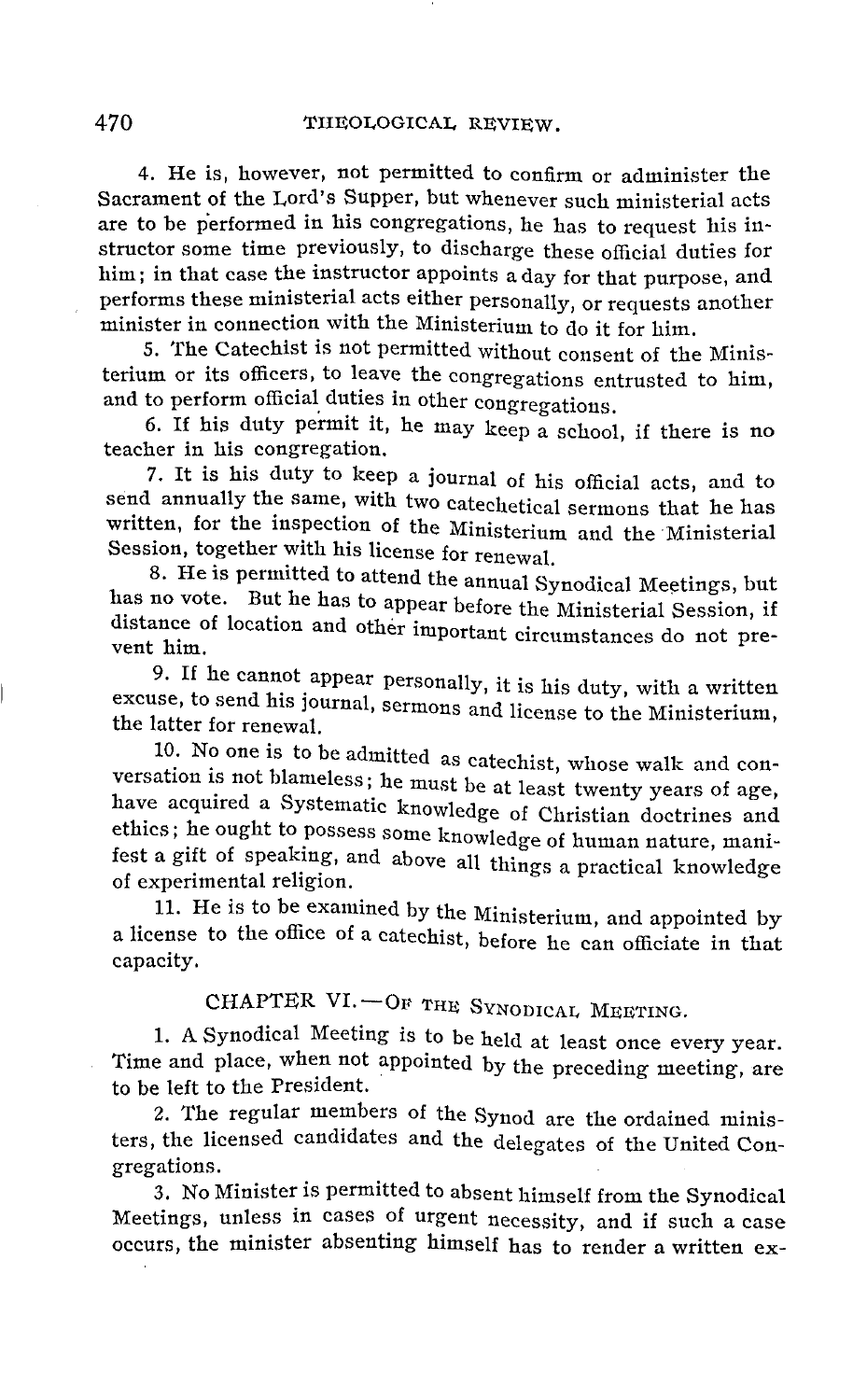cuse to the body; self-made official duties for such, *e. g.,* preaching, marrying, the giving of catechetical instruction, confirming, administering the Lord's Supper and the like, are not to be considered as cases of urgent necessity, and are no valid excuse for non-attendance.

4. Whoever does not appear personally at the Synodical Meeting, or render a written excuse for his absence, shall be called to account by the president at the next Synodical Meeting.

5. If any minister neither attends the meeting of Synod nor renders a written excuse for non-attendance during three successive sessions, he is to be considered as no longer a member of the Ministerium.

6. Letters of excuse for non-attendance as well as all other instruments of writing, are always to be directed to the President.

7. The pastor of the place, where the Synod is to meet, and the Church Council of that Congregation are to provide for the entertainment of the United Ministers, licensed candidates and catechists and their horses; those who cannot be assigned are to be entertained at the expense of the congregation.

8. The ministers are to meet at the place of session one day previous thereto, so that the President may properly assign the appointments to preach, and no member is justified in leaving Synod previous to its close.

9. The delegates of the congregations may attend all the meetings of Synod, but not all are entitled to a vote; those delegates only, from congregations served by ordained ministers or licensed candidates present, are so entitled. Delegates from congregations served by catechists have no vote at Synod.

10. It is therefore a fixed rule, that there are in Synod no more voting delegates than there are ordained ministers or licensed candidates present; but there are just as many delegates having a seat and voice, from every congregation, as there are ministers in actual attendance at the Synodical Meeting.

11. Every delegate claiming a vote has to produce every time before Synod and President a certificate of election from his minister, elders and deacons; that is, from the Church Council of that Congregation or Congregations whom he is to represent.

12. The delegates entitled to vote are to take seats apart from the rest; they have a right to offer resolutions, give their opinions and votes in all cases, that are to be decided; except in the case of a question of learning, orthodoxy or heterodoxy of a candidate or catechist; his reception into or exclusion from the Ministerium, or similar cases, which the Ministerial Session alone has to decide.

/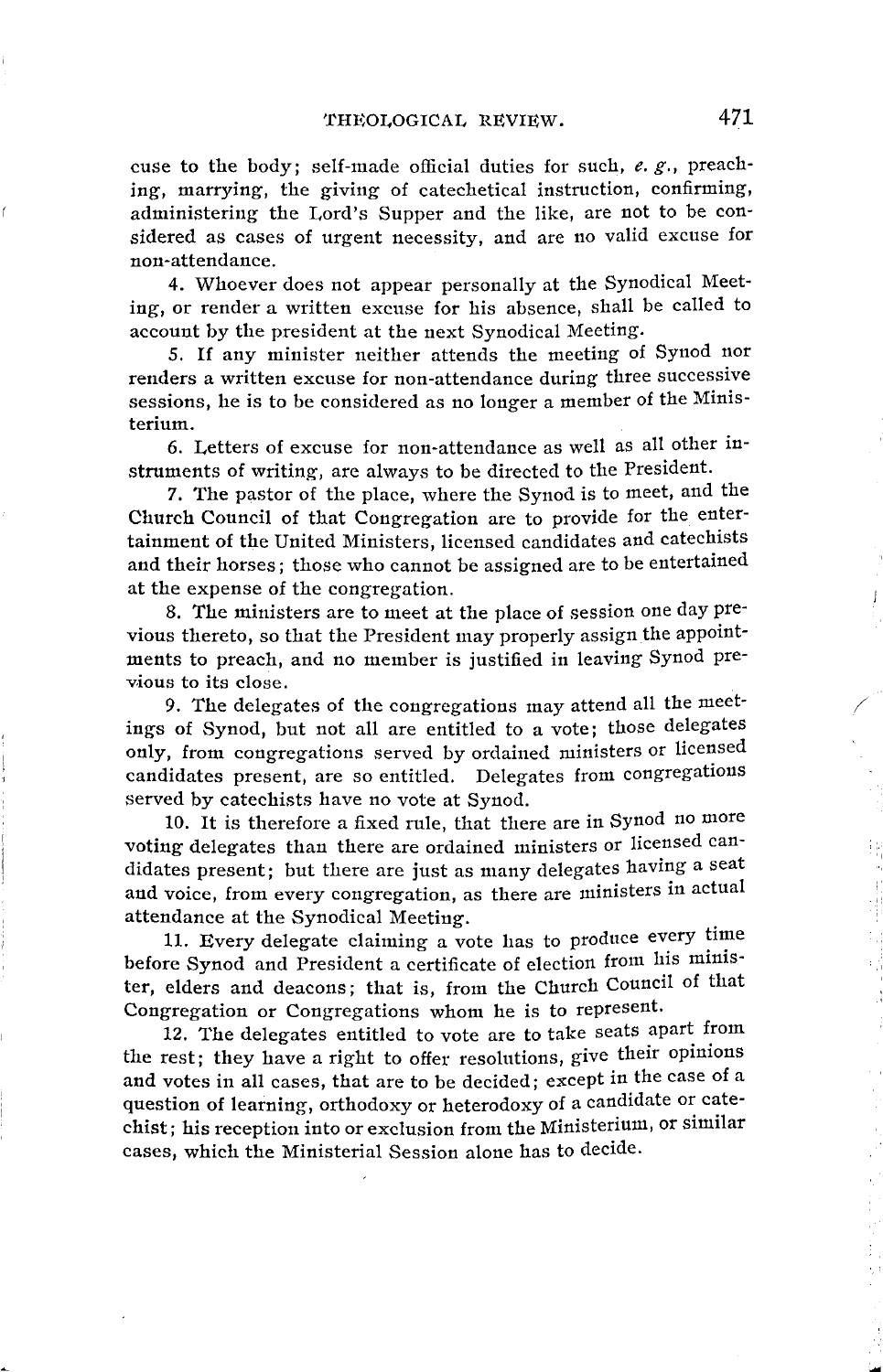13. Every congregation that is served only by an ordained minister or a licensed candidate in connection with Synod, and every group of congregations, who unitedly enjoy the services of such a pastor, are entitled to one delegate to Synod; his expenses are to be borne by the congregation, and at the place of meeting each delegate has to provide for his board and lodging; it is, however, left optional with each congregation whether to send a delegate or not to every meeting.

14. As therefore the United Congregations are represented in Synod by their respective delegates, and are entitled to seat and vote in that body, it is their duty cheerfully to obey the regulations and resolutions of Synod and the Ministerium.

15. On Sunday three sermons are to be preached in the place where Synod is to convene, and divine service is to be held every evening, but if Synod meets in the country, the evening services are omitted, and instead thereof a sermon is to be preached on Monday at 9 o'clock A. M., provided the state of business permit it; and in that case the Synod meets immediately after divine service. **After**  the service the *pastor loci* announces where the meeting is to be held.

16. Every session of Synod commences at 9 o'clock A. M. and continues to 1 o'clock P. M., and in the afternoon Synod meets at 3 o'clock and closes its session at 6; unless important business should require more protracted sessions.

17. It is the duty of the President to begin the business precisely at ten minutes after 9 o'clock A. M. and in the afternoon precisely at ten minutes past 3 o'clock; even though but three ordained members besides himself should be present.

18. If the President should be detained, and at least five ordained ministers be present, they elect a President *pro tem.,* and commence business; and whatever shall have been transacted and resolved in such a meeting, shall be considered as valid as if it had been transacted by the whole body.

19. In the absence of the Secretary, the President appoints one *pro tem.* 

20. If a member of Synod delay coming until after a full hour, the President is to call him to account and to reprimand him in case of insufficient excuse. From this regulation the *pastor loci* is, however, exempt.

21. The order of Synodical business is as follows:

a. The first session of Synod is opened with prayer by the President or Senior; if they are absent, by the Secretary or one of the elder ministers.

*I*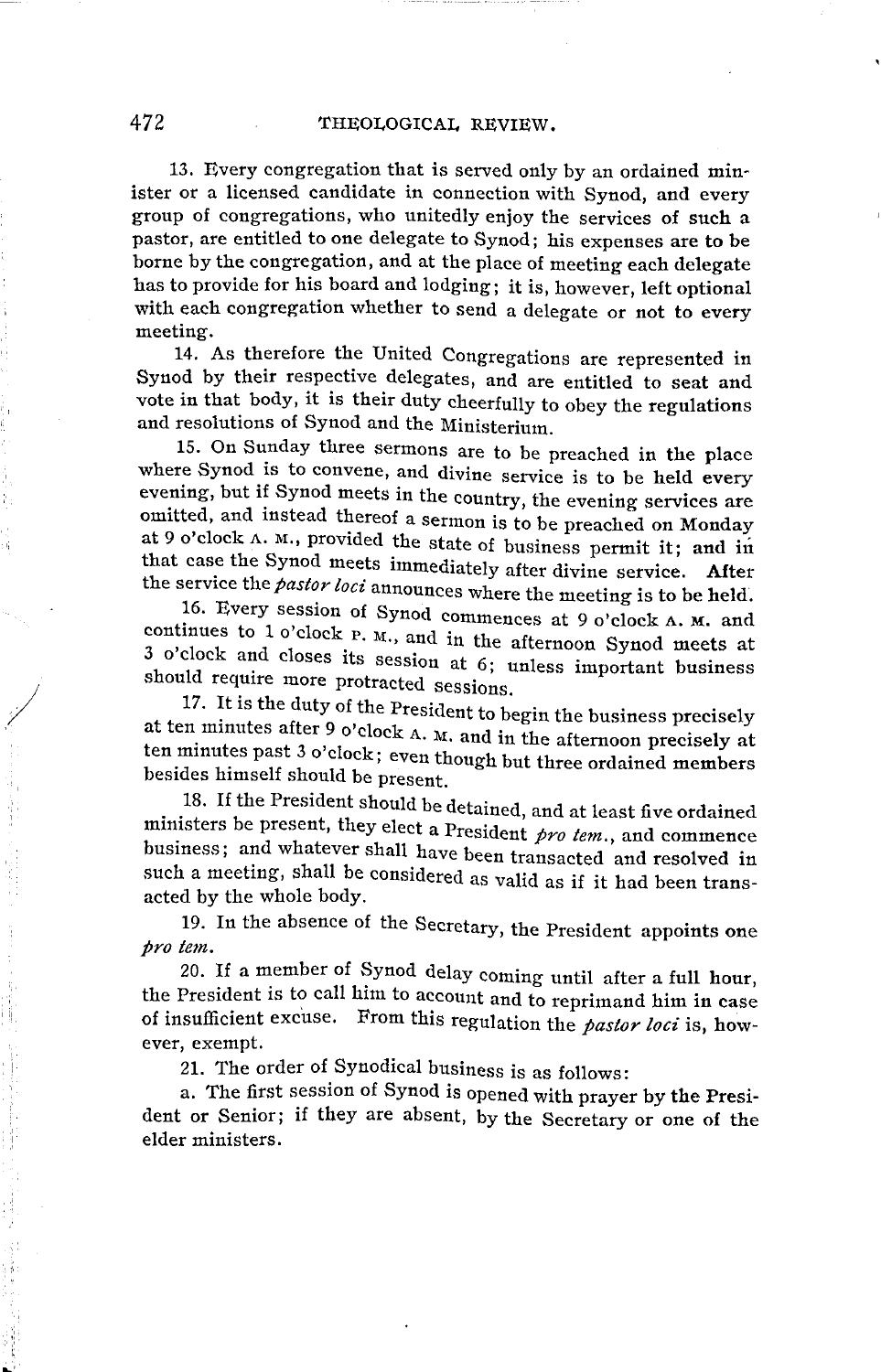b. After prayer the Secretary records the names of the ministers, licensed candidates, and catechists present, together with the place of their residence.

c. The delegates claiming seat and vote are now called upon for their certificates of election; these being found in order, their names and the congregations which they represent, are registered.

d. Afterwards the President or his substitute announces to Synod that the term for which the President and Secretary have been elected, has expired, and orders that the ministers, licensed candidates, and delegates, entitled to a vote, are to elect a President and Secretary by ballot and appoints two superintendents of the election.

e. After election the delegates and other members present their documents to the President, or make a verbal declaration respecting the business they wish to bring before Synod.

f. The Secretary takes a record of the different items in the order in which they are presented, and those documents are numbered in the order in which they have been entered into the minutes.

g. The letters of excuse of absent members are read, and it is the duty of the Secretary to notice all the absentees in the minutes, whether they are excused or not.

h. The minutes of the last Synod are read.

i. The President lays before Synod all the transactions at special meetings, and also all letters which he has received and which have reference to congregational matters.

**j. In** the transaction of business Synod considers first the con· cerns of distant congregations and delegates, and those of nearer congregations last.

k. Every minister is to make an oral or written report to Synod of the names of the congregations which he serves, the number of the baptized, confirmed, communicants and deaths in each congregation, and lastly of the state of the schools.

22. When members of Synod or delegates have to make a communication to the President alone, they are not permitted to call him out of the chair for that purpose, but are to wait until the session has adjourned.

23. It is the business of the President to see that everything be in order; that not two or more attempt to speak at the same time, and that the right of each member of Synod to speak his opinion freely without interruption, be maintained, unless the speaker is out of order, when it is the President's duty to call him to order.

24. It is the duty of the President to take special care that every point brought before the house in constitutional order be duly con· /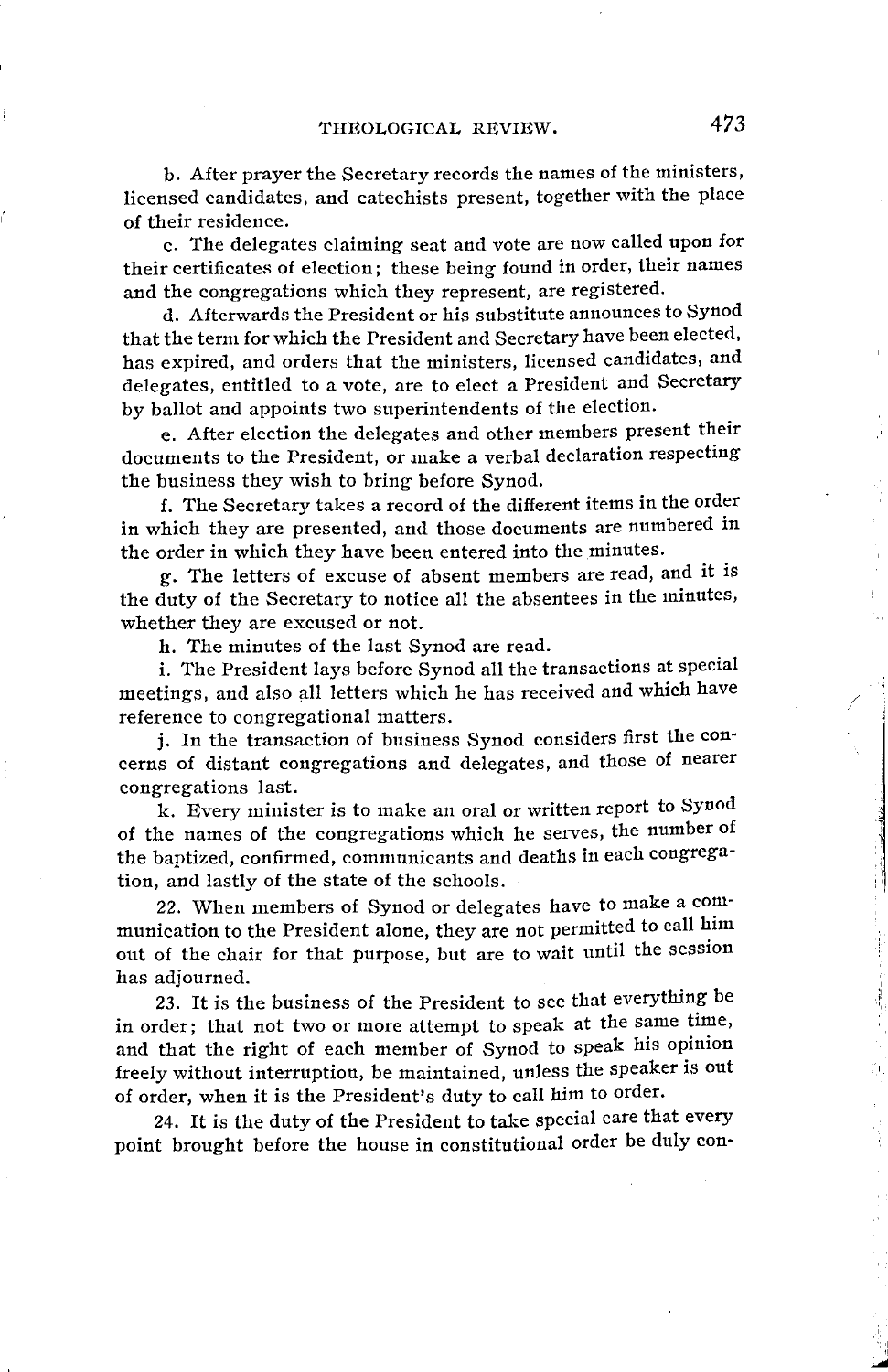sidered and fully discussed, and also that every regular motion made and seconded, and upon which no one has anything further to say. be plainly repeated and the votes taken.

25. The votes are to be given by simply saying  $Aye$  or  $No$ , without any remarks.

26. When the press of business requires it, the President maY appoint one or more additional assistant secretaries, whose office, however, is to cease with the session.

27. All the business being transacted, the Synod enters into an election by ballot for the time and place, where and when the next meeting is to be held. A majority of the votes is decisive.

28. Each session of Synod is to be commenced and closed with prayer, by appointment of the President.

29. The last Session of Synod is to be closed by the Senior or President.

Norn.--Before the Synod adjourns, the President states the time and place of the next meeting.

CHAPTER VII. - OF THE MINISTERIAL MEETING.

1. After the transaction of all Synodical business, the Ministerium holds a meeting for a half or an entire day.

2. This meeting is to be considered by the ministers, candidates and catechists as the most important, and no one is to absent himself, except for the most urgent necessity.

3. The Ministerium meets precisely at the appointed time, and the President introduces the sacred duties of this meeting by prayer, or has the Senior to do so. Here is likewise to be observed, what has been stated in Chapter VI,  $\frac{9}{6}$  16-20, in these ministerial regulations.

4. If candidates are to be licensed or ordained, or if catechists are to receive license as candidates, or if students are to be appointed as catechists or as candidates, first of all they are to undergo an examination respecting their doctrine and life. .

5. The President asks all the licensed candidates and catechists to hand in their journals, sermons and licenses and divides the ordained ministers into committees, to examine the journals and sermons, and have them read by the candidates and catechists, accompanied by their comments, for the improvement of the understanding and heart of the composers; he also appoints the hour to repol thereon to the Ministerium.  $\mathbf{d} \cdot \mathbf{d}$ 

6. After examination of candidates the licensed candidates and catechists withdraw from the Ministerium, the committees report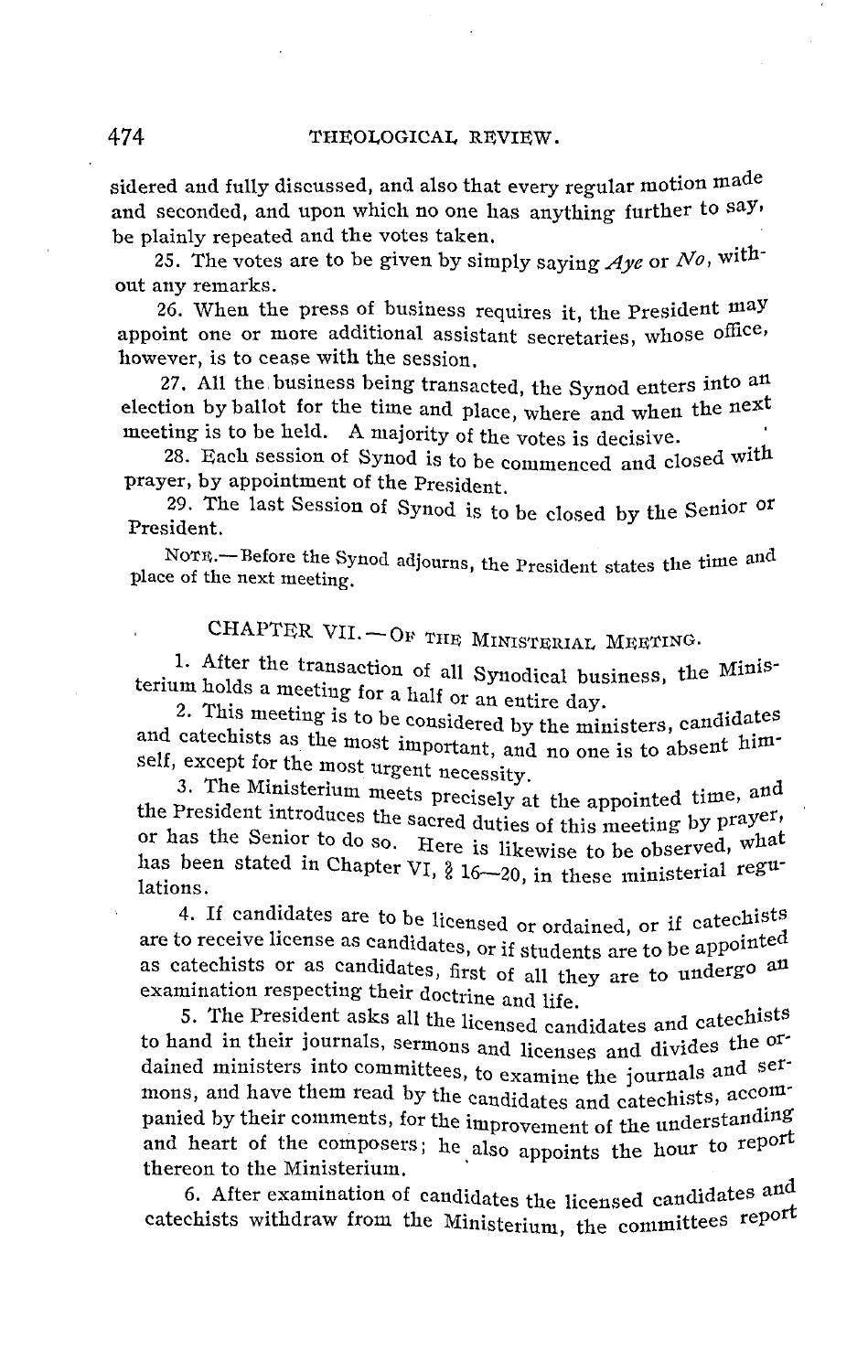and the Ministerium decides upon the reports and the issue of the examination. a. Who of the candidates are to be ordained, and when and where? b. Whose license is to be renewed? c. Who are to re-<br>dates? d. What catechists shall receive the license of candidates? d. What catechists shall receive the license of candi-<br>dates? e. What catechists shall receive the license of candi-<br>new est. new catechists are to be continued as such? f. What to be their instance to be appointed and what ordained ministers are to be their instructors and advisers? g. The President then orders<br>the ordination certificates and licenses to be prepared before the Ministerium does anything else, in order to publicly hand them to<br>the persons designated.<br>7. This being done, the candidates and catechists are again

called before the Ministerium, and the President announces - a. to the candidates for ordination, the time and place of ordination. b. He solemnly informs the licensed candidates of their duties ac-<br>cording to the Constitution, c. He receives from the candidates the<br>solemn assurance by word of mouth and the giving of their hands solemn  $\frac{1}{2}$  costs constitution. c. He receives from the candidates the as in the presence of God, that they will faithfully perform the duties prescribed to them. d. He delivers the license to each individual.<br>
e. In the same manner he proceeds with the catechists. f. Finally<br>
a constant to every newly received minister, candidate or catechist e. In the same manner he proceeds with the catechists. f. Finally  $h_{n,n+1}$ 

a copy of our liturgy, provided he have none.<br>
Norm, --The Ministerium may also according to the circumstances of<br>
and catechists, decide that  $\frac{2}{7}$ , Nos. 2-5, concerning licensed candidates<br>
meeting . . . . . . . . . time and place, decide that  $\zeta$  7, Nos. 2–5, concerning licensed candidates<br>and catechists, may be provided for in the church of the place, where the<br>meeting is both. NOTH. The Ministerium may also according to the circumstances of dained, as it would not be inappropriate, that, after the act, they should receive the Holy Supper.

receive the Holy Supper.<br>8. The Ministerium uses its own seal for the confirmation of all<br>ministerium uses its own seal for the confirmation of all

ministerial documents, certificates of ordination, licenses, etc.<br>9. All these acts of the Ministerium are to be arranged, that<br>the past two hours be spent in the following exercises, in which all<br>the past two hours be spe 9. All these acts of the Ministerium are to be arranged, that the pastors of the three orders of the Ministerium shall participate:<br>a. For mutual edification. b. For imparting to each other their ex-<br>periodic e. . . . The imparting to each other their ex-Periences in the discharge of official duties. c. For engaging in the consideration exconsideration of such Bible truths as the circumstances and wants of<br>the Church seem to require, in order to be advanced in knowledge,<br>encouraged in faithfulness and strengthened in faith. the Church seem to require, in order to be advanced in knowledge,<br>encouraged in faithfulness and strengthened in faith.<br>last acts of the Municipality

10. The distribution of such funds as are at hand is one of the

 $S_{\rm enior}$ <sup>11.</sup> The Meeting is finally closed by prayer of the President or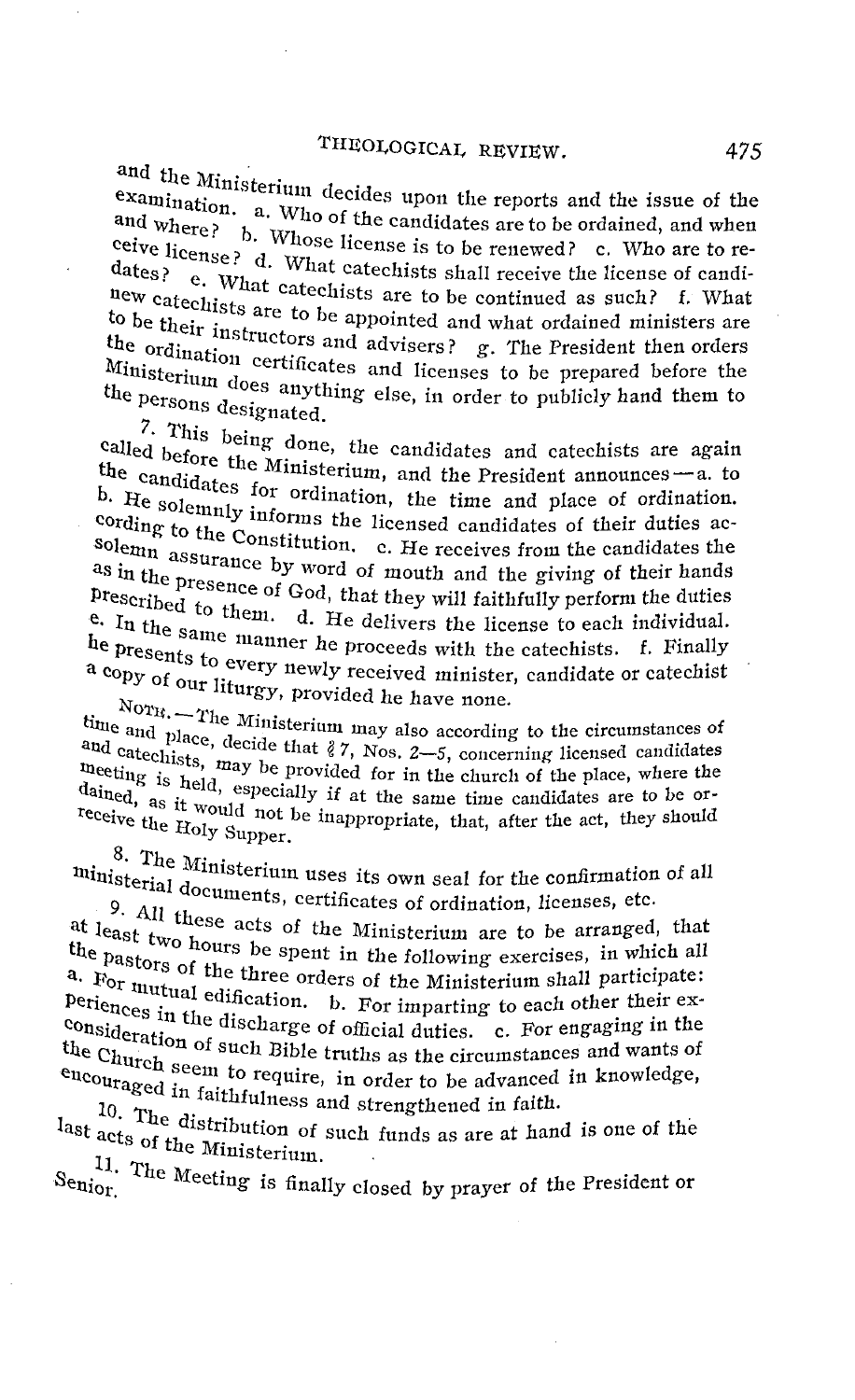#### $CHAPTER$  VIII. $-$ OF THE ARCHIVES OF THE MINISTERIUM.

1. The Archives of the Ministerium are to be kept with care and not to be transported without sufficient cause from place to place.

2. All the letters, petitions, complaints directed to Synod or the Ministerium, all the answers, advices, testimonials, etc., of Synodical and Ministerial Meetings are to be carefully preserved in them.

3. The written documents of each meeting are to be bound together in suitable form, and on the outside of each such package the number of the year is to be carefully noted.

4. The pastor of the place where the Archives are kept is superintendent over it, is bound to keep it in order, and to render an account of the same when required.

5. Without consent of Synod or the Ministerium or its officers, the superintendent of the Archives is not permitted to loan out any document, much less to alienate or destroy it.

# DESCRIPTION OF THE SEAL OF THE MINISTERIUM.

. The seal of the Ministerium shows a vineyard, wherein some vines stand erect, while still others are prostrate. At the side a hand comes forth from the clouds with a knife and cuts down the erect vines; while on the other side another hand from the clouds erects the vines that are prostrate. Over the vineyard shines the sun in the clear heaven, whose meridian is not yet reached. The inscription is: SIGIL. MINIST. GERMAN LUTH. IN PENNSYLV. ET STAT. VICIN.

CHAPTER IX. - OF SPECIAL, OR DISTRICT MEETINGS.

1. Special meetings are to be held by pastors of the Ministerium, living contiguous to each other, as often as circumstances may require, and each congregation under the care of such minister, may send a delegate to said meeting having seat and vote.

2. A Chairman and Secretary are to be elected by said meeting, who are to attest the minutes and copies of the regulations. Their office ceases with the close of the meeting.

3. The objects of such meetings 'are to promote the welfare of the respective congregations and of the German schools within the District, to examine, decide and determine the business and occurrences in their congregations that are brought before them; provided, however, that each party enjoys the right of appeal to Synod and Ministerium from the decision of the conference.

4. A special meeting is not permitted under any pretence whatever to enter upon business belonging to the Ministerium, as set

/ /

 $\cdot$   $\cdot$ 

'i I'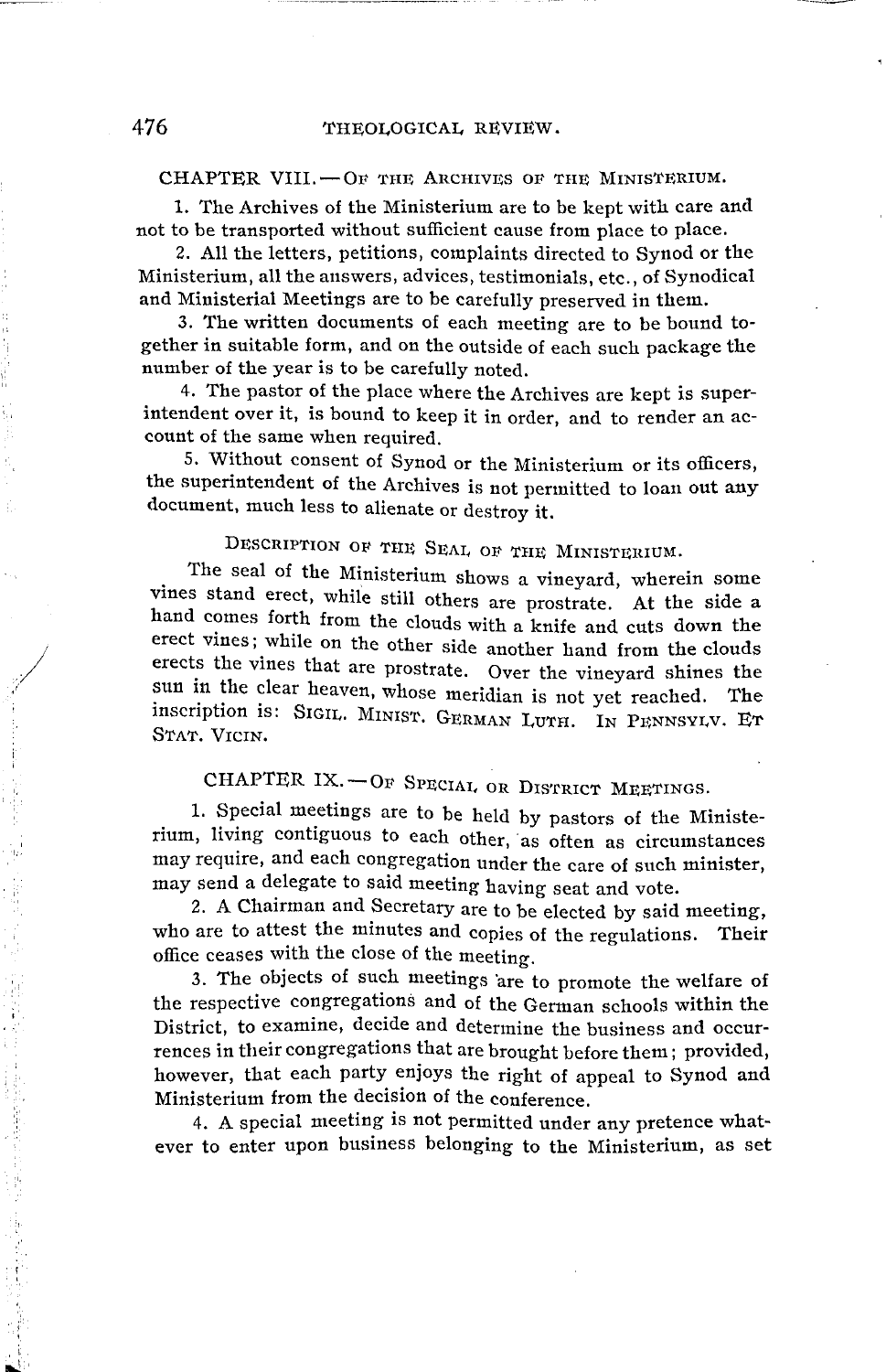forth in Chapter III,  $\frac{3}{2}$  8 and 9, and in Chapter VII, from  $\frac{3}{2}$  4 to  $\frac{3}{2}$  8, even if the officers of the Synod were present. But the matters designated in Chapter VII,  $\frac{3}{2}$  9, should be prominent subjects of deliberations for these special meetings.

5. The acts of the meeting are to be transmitted by the Chairman to the President of the Ministerium, to be laid by him before the next Synodical or Ministerial Meeting.

#### **Additional Articles to this Regulation of the Ministerium.**

TO CHAPTER V. - ARTICLE I.

1l 9. If an ordained member of the Ministerium removes from us and enters into connection with another Evangelical Lutheran Ministerium in the United States, which is acknowledged by us as such, said minister shall still be entitled to seat and vote in this Ministerium; provided he acts in conformity to his ministerial order, in as far as this is compatible with the duties he owes the Synod with which he has connected himself.

#### TO CHAPTER V.-ARTICLE III.

The President and Secretary of the Ministerium and Synod may grant to a candidate of Theology a license to perform such *actus ministen'ales* and duties as are permitted to catechists to discharge; provided that said candidate produce unexceptionable testimonials, be desired by vacant congregations and have passed a satisfactory examination. Such license, however, is only valid to the next Ministerial Meeting, and requires no certificate; but, nevertheless, it should, like all promotions granted by the President and Secretary, according to this order, be committed in writing.

#### TO CHAPTER VII.

1l 12. If any Evangelical Lutheran Ministerium in the United States which has been acknowledged, by us as such, but whose members do not otherwise stand in any close connection with us, should send a delegate to our annual meeting, said delegate shall be entitled to seat and vote in our sessions as a regular member; provided, however, that said Ministerium grants us equal rights and privileges.

#### TO CHAPTER VIII.

 $8$  6. Every member of the Ministerium as well as every delegate of a congregation in connection with our body, shall have free access to the Archives, under the direction of the Superintendent.

A.G.

/

医分解的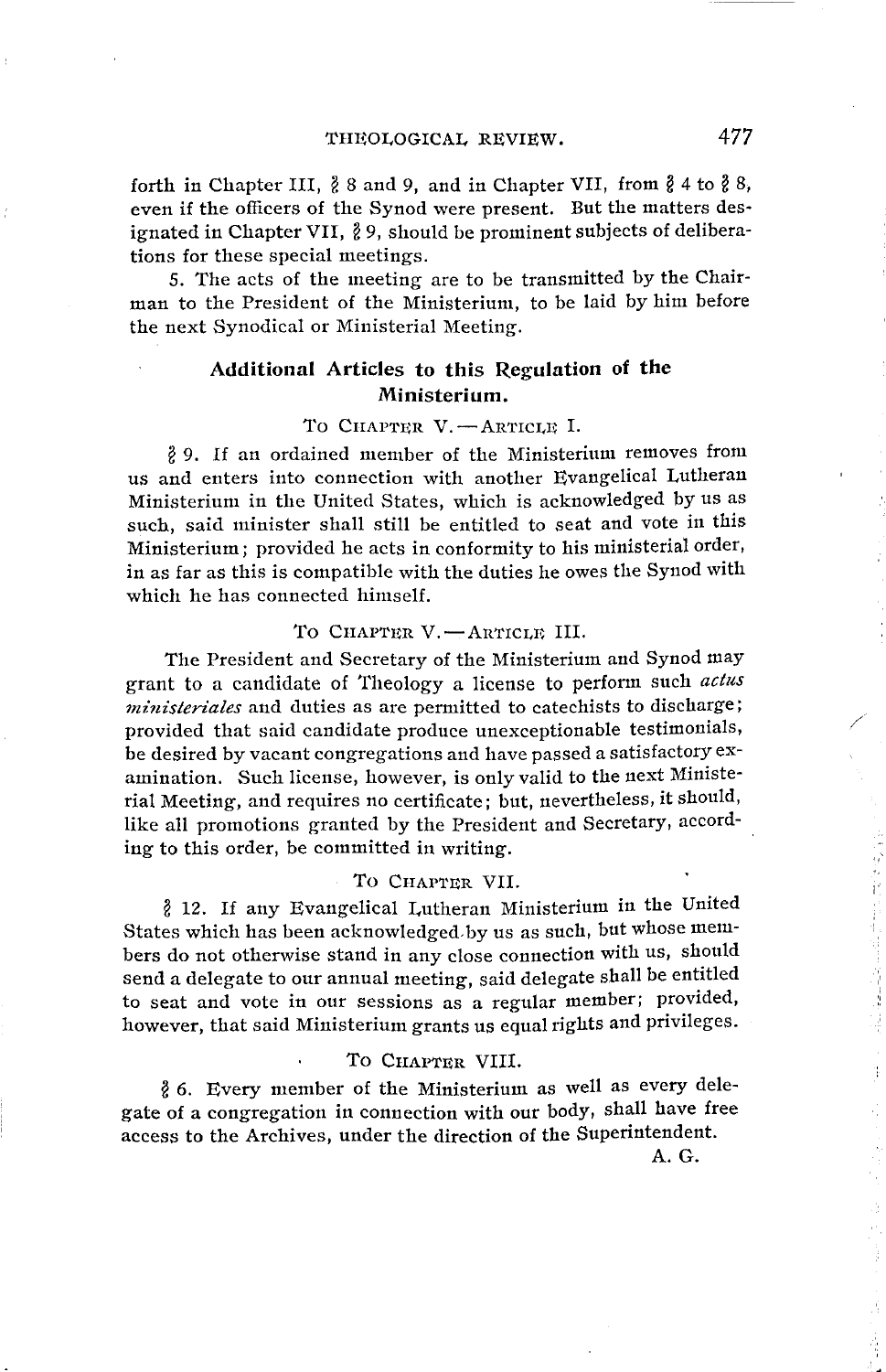## **Church Book of the Evangelical Lutheran Augustana Synod in North America.** *Rock Island, Ill. Lutheran Augustana Book Concern.*

• VI, 127, and 43 pages, Morocco and gilt; price, \$1.50 net.

We hold that the Swedish Augustana Synod has acted well and wisely in publishing this book of forms for public worship and ministerial acts in the English language. That the twentieth century will see numerous Lutheran congregations largely made up of the sons and daughters of Lutherans who worshiped and still worship in the Swedish tongue according to the traditional forms of the Swedish church admits of no reasonable doubt. That such congregations should remain in close contact with their Swedish mother churches is, in our opinion, highly to be desired as of mutual benefit to the young English daughters as well as to the mother congregations which will, for some time to come, continue to conduct their public services in Swedish. In many of the Swedish churches both languages may be used for a number of years, and it would appear most natural and conducive to the harmony of the elements thus united under the same roof and in the same ecclesiastical household that the same forms of worship should be observed and that these forms should be the familiar traditional forms which are or should be endeared to both parents and children by sacred associations of many years. We are not blind to the advantages which might accrue from the use of one Common Service throughout all the English Lutheran churches of our country and the world over. But aside of the consideration that such uniformity of worship would appear of full and true value only when coupled with unity of doctrine and practice and may be deceptive and misleading in the absence of such unity, we deem it of far greater importance that the English congregations growing out of and fostered by the German, Swedish, Norwegian,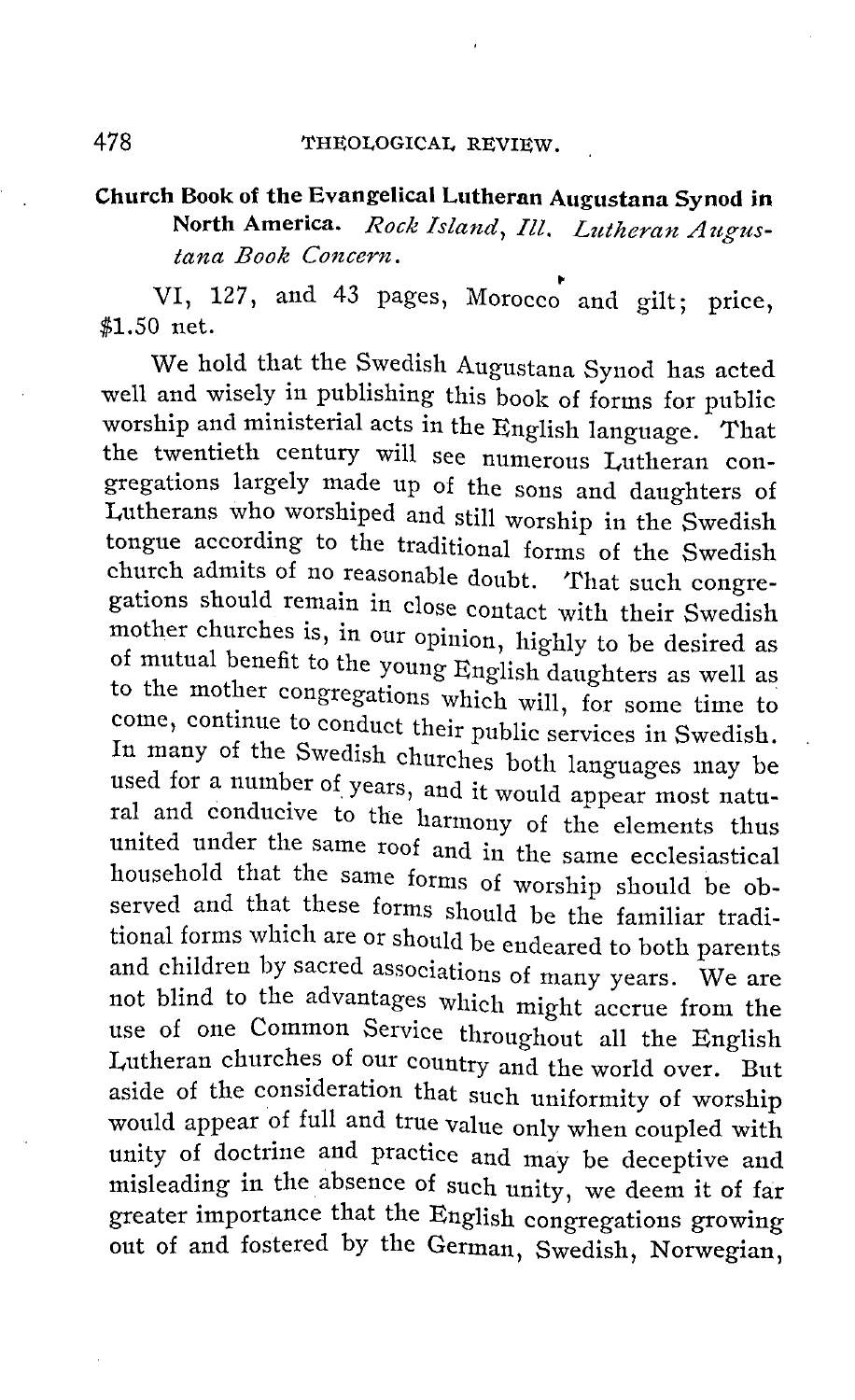and Danish churches of this country should preserve as far as possible the traditions of their fathers, with whom, though speaking and singing a different language, they would remain most intimately united in faith and doctrine. And to this end this Swedish Liturgy in English may be of efficient service. The following specimen will be of interest and instructive to our non-Swedish readers.

## 'fHE HOLY COMMUNION WITH 'fHE FULL MORNING SERVICE.

'fhe Service shall begin with a suitable Hymn, the Minister standing before the Altar, shall turn to the congregation and say:

In the Name of the Father, and of the Son, and of the Holy Ghost.

Here shall follow an appropriate Address, closing with the confession of sin, as follows:

We poor miserable sinners, conceived and born in sin, with all our heart confess unto Thee, holy and righteous God, merciful Father, that we, in manyfold ways during all our life have offended against Thee. We have not loved Thee above all things, nor our neighbor as ourselves. Against Thee and Thy holy Commandments have we sinned by thought, word and deed, and acknowledge that, if Thou shouldst judge according to Thy justice and our sins, we have deserved eternal condemnation. But Thou, Heavenly Father, hast promised to receive with tender mercy all penitent sinners, who return unto Thee and with living faith flee for refuge to Thy fatherly compassion and to the merits of our Savior Jesus Christ. Their transgressions Thou wilt not regard nor impute unto them their sins. Relying upon Thy promise, we poor sinners confidently beseech Thee to be merciful and gracious unto us and forgive us all our sins to the praise and glory of Thy Holy Name.

Then the Minister, standing, shall pronounce the absolution.

If this be your sincere confession, and if with penitent hearts you earnestly desire the forgiveness of your sins for the sake of Jesus Christ, God, according to His promise, forgiveth you all your sins; and I, by the authority of God's Word and by the Command of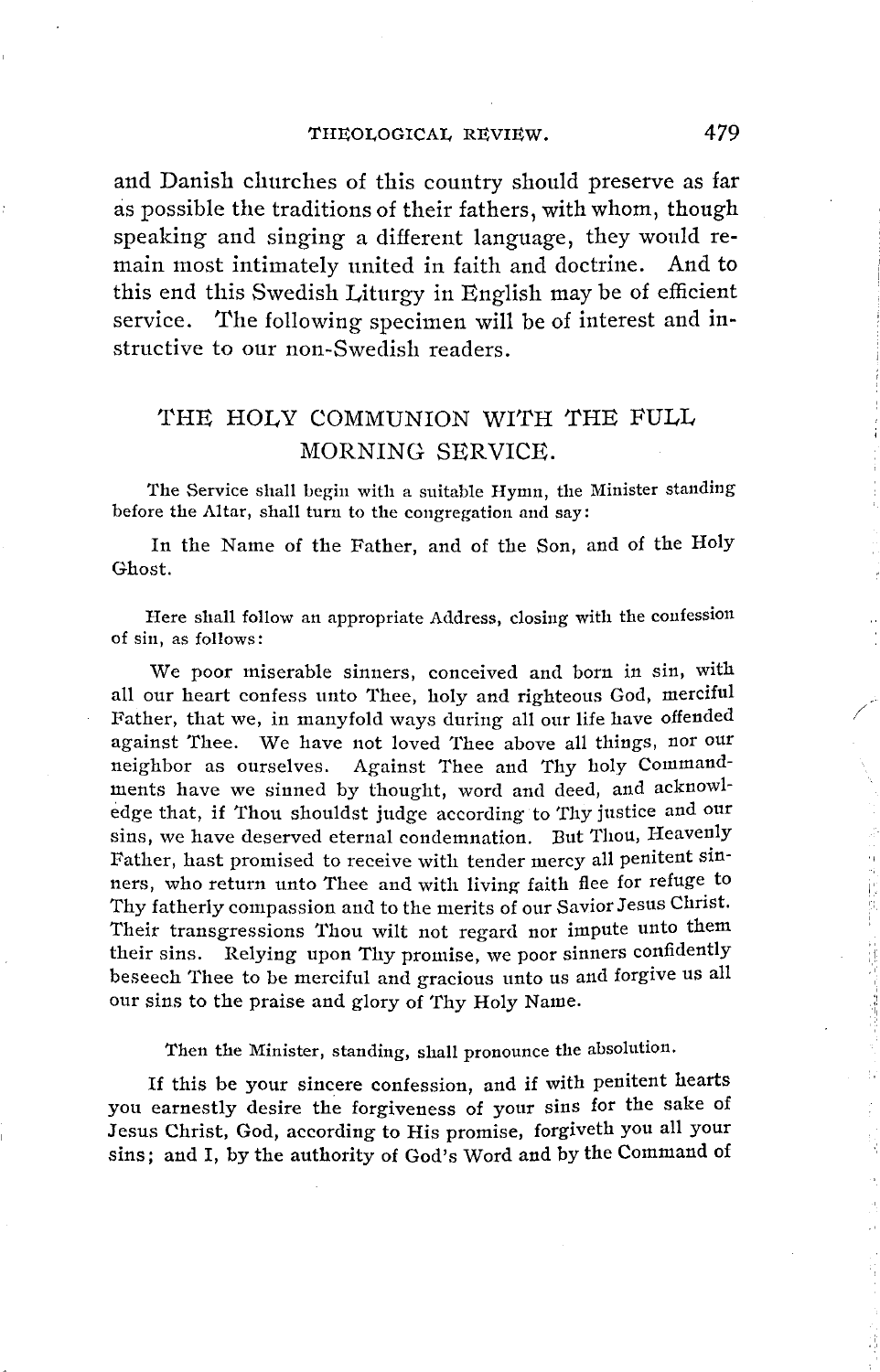# 480 THEOLOGICAL REVIEW.

our Lord Jesus Christ, announce to you, that God, through His grace hath forgiven all your sins: In the Name of the Father, and of the Son, and of the Holy Ghost. Amen.

#### Then shall the Minister sing or say:

Glory be to God on high, and on earth peace, good will to· ward men.

The Congregation, standing, shall sing:

All Glory be to God on high, Who hath our race befriended! To us no harm shall now come nigh, The strife at last is ended; God showeth His good will to men, And peace shall reign on earth again; 0, thank Him for His goodness.

Or,

We praise Thee, we bless Thee, we worship Thee, we glorify Thee, we give thanks to Thee for Thy great glory, O Lord God, Heavenly King, God the Father Almighty.

0 Lord, the Only-begotten Son, Jesus Christ; O Lord God, Lamb of God, Son of the Father, that takest away the sin of the world, have mercy upon us. Thou that takest away the sin of the world, receive our prayer. Thou that sittest at the right hand of God the Father, have mercy upon us.

For Thou only art holy; Thou only art the Lord; Thou only, O Christ, with the Holy Ghost, art most high in the glory of God the Father. Amen.

Or,

We praise Thee, we worship Thee, we give thanks to Thee for Thy great glory, O Lord God, Heavenly King, God the Father Almighty! O Lord, the Only-begotten Son, Jesus Christ! Ghost, Spirit of grace and of truth and of peace! Amen.

> Then shall the Minister sing or say: The Lord be with you.

> > The Congregation shall sing: And with Thy spirit.

Then the Minister shall say: Let us pray.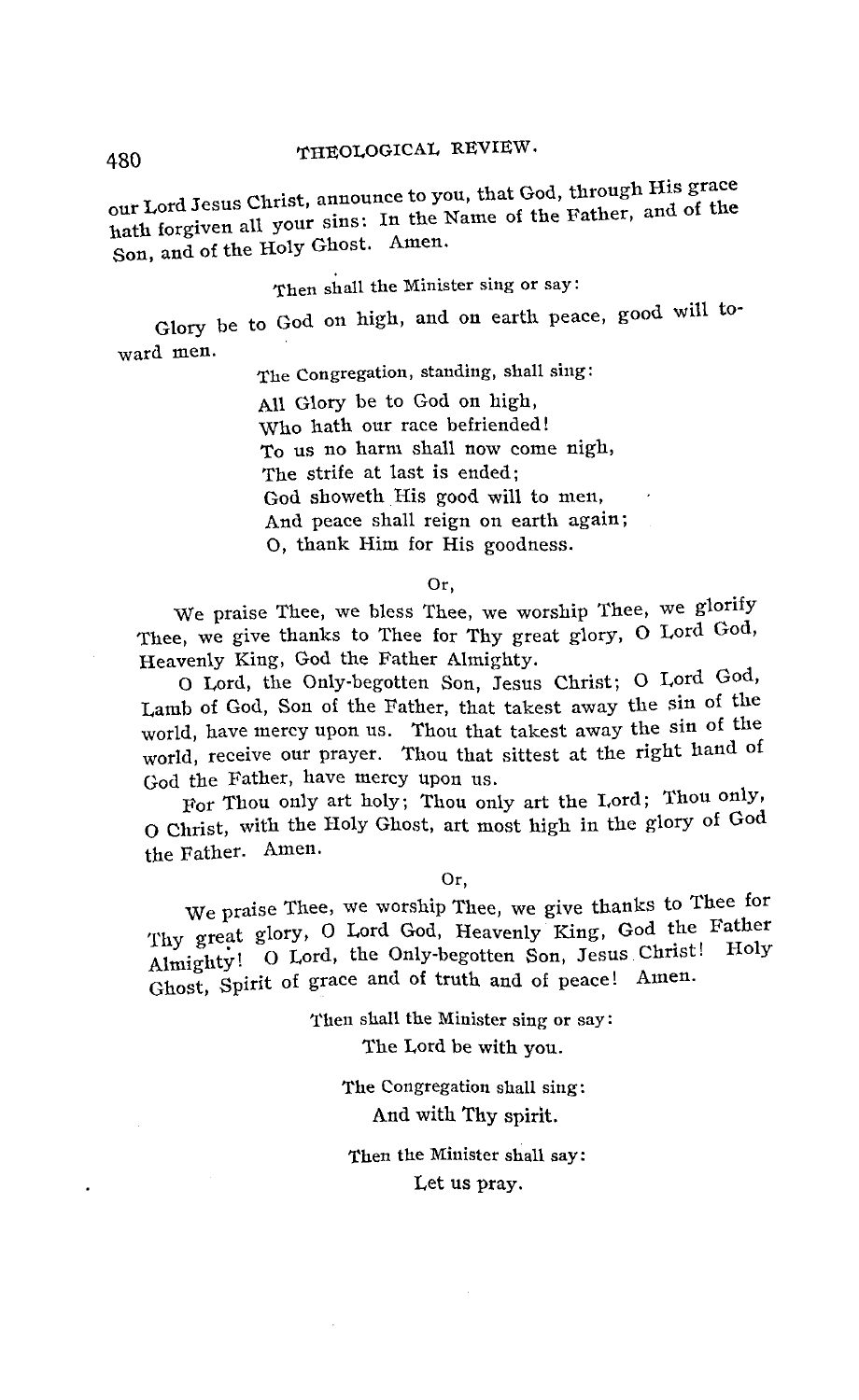#### THEOLOGICAL REVIEW. 481

The Minister, turning to the Altar, shall say the following Collect, or another Collect appropriate to the Day:

#### GENERAL COLLECT.

Grant us, we beseech Thee, Almighty God, Heavenly Father, a steadfast faith in Jesus Christ, a cheerful hope in Thy mercy and a sincere love to Thee and to all our fellowmen; through Jesus Christ, our Lord.

The Congregation, standing, shall sing:

#### Amen.

Then the Minister, turning to the Congregation, shall read the Epistle for the day, saying:

The Epistle for (here he shall name the day) is written in the ... Chapter of ... beginning at the ... verse.

The Epistle ended, the Congregation, sitting, shall sing an appropriate Hymn. The Hymn ended, the Minister shall continue:

Lift up your hearts unto the Lord and hear the Gospel for the Day, as it is written in the  $\dots$  Chapter of St. ..., beginning at the ... verse.

(Here the Congregation shall arise.) The Gospel ended, the Minister and the Congregation shall say the Apostles' Creed:

I believe in God the Father Almighty, Maker of Heaven and earth. And in Jesus Christ, His only Son, our Lord; Who was conceived by the Holy Ghost, Dorn of the Virgin Mary; Suffered under Pontius Pilate, Was crucified, dead and buried; He descended into hell; The third day He arose again from the dead; He ascended into Heaven, And sitteth on the right hand of God the Father Almighty; From thence He shall come to judge the quick and the dead.

I believe in the Holy Ghost; The holy Christian Church, the Communion of Saints; The Forgiveness of Sins; The Resurrection of the body, And the life everlasting. Amen.

Here a Selection by the Choir may be sung. Then shall follow an appropriate Hymn. In the meantime the Minister shall enter the pulpit.

#### THE SERMON.

The Sermon ended, the Minister shall say:

Praised be the Lord, and blessed to all eternity, Who by His Word has comforted, instructed and admonished us. May His Holy Spirit confirm the Word in our hearts that we be not forgetful hearers, but daily increase in faith, hope, love, and patience unto the end, and be saved through Jesus Christ our Lord. Amen.

31

/

, ,I ,;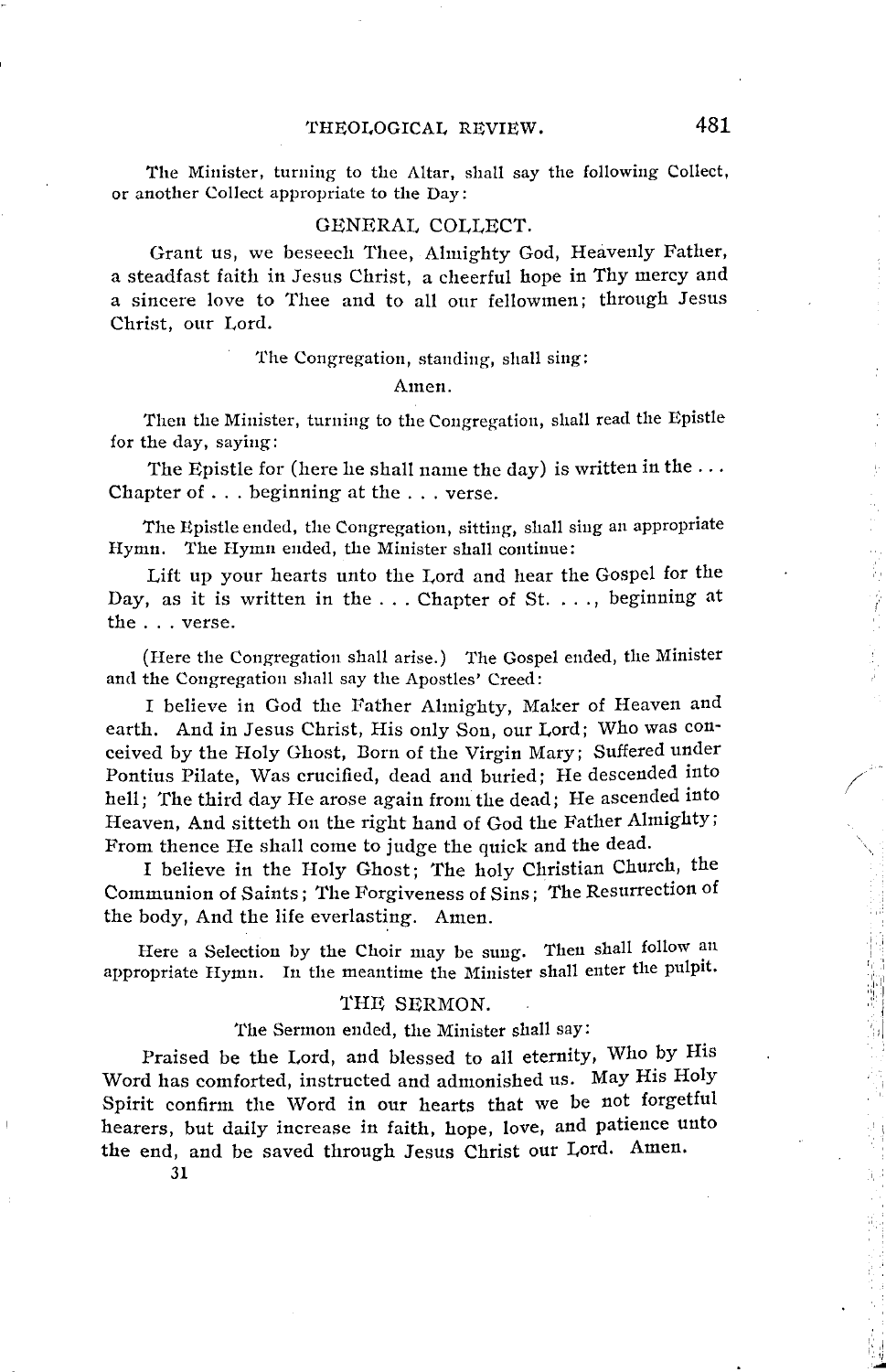Here the announcements may be made, after which the Minister shall say:

The grace of the Lord Jesus Christ, and the love of God, and the Communion of the Holy Ghost be with you all. Amen.

#### Or,

The God of all grace, who hath called us unto His eternal glory by Christ Jesus, after that ye have suffered a while, make you perfect, stablish, strengthen, settle you. To Him be glory and dominion for ever and ever. Amen.

Then shall the Congregation sing a short Hymn, during which the offerings shall be made. Then the Minister, in the meantime having gone before the Altar, shall turn to the Congregation and sing or say:

# The Lord be with you.

# The Congregation, standing, shall sing: And with thy spirit.

The Minister shall say (instead of the General Prayer, during Lent or on special occasions, the Litany may be used):

Let us pray:

i'

' '  $^{\circ}$   $^{\circ}$ 

> j  $\mathbb{S}^n$

Almighty and Everlasting God, the Creator and Preserver of all things, we implore Thee, that Thou wouldst be gracious unto us for the sake of Jesus Christ, and that Thou wouldst not remember our sins! Sanctify and guide us with Thy holy Spirit and give us grace that we may lead a holy life according to Thy Word! Gather, strengthen and preserve Thy Church through the Word and the holy Sacraments! Have mercy, 0 Lord, on all the nations that sit in darkness and the shadow of death, and cause the saving and life giving light of Thy Gospel to shine graciously upon them.

*For Synodical and Conference J}Ieelings.*  Bless those who are now assembled to deliberate concerning the welfare of Thy Church, so that their counsels may further Thy glory and the upbuilding of Thy Kingdom among us.

Grant also health and prosperity to all in authority, especially to the President [and Congress] of the United States, the Governor [and Legislature] of this Commonwealth, and to all our Judges and Magistrates; and endue them with grace to rule after Thy good pleasure, to the maintenance of righteousness, and to the hindrance and punishment of wickedness, that we may lead a quiet and peaceable life in all godliness and honesty. Cause also the needful fruits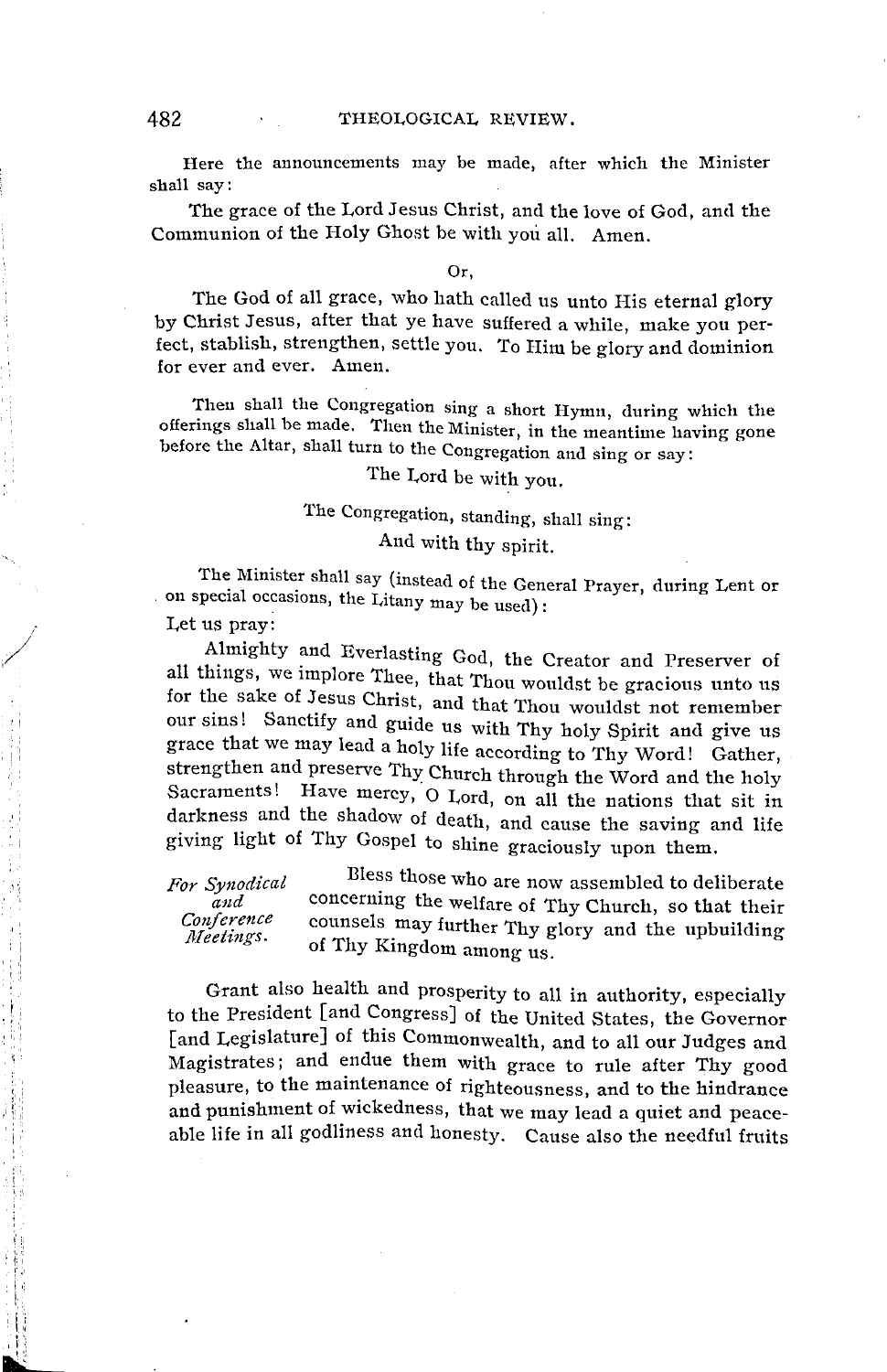of the earth to prosper, and bless all lawful occupations. Sanctify and bless, 0 Lord, our Homes; keep the baptized children in Thy Covenant and give all parents and teachers grace to nurture them in Thy fear.

May Thy blessing rest on all Institutions of learning, and make them nurseries for Thy kingdom.

*For*  Catechumens.

Remember graciously our Catechumens, and grant unto them a good understanding, and sincere faith, that they as Thy disciples may continue faithful in Thy truth.

*For Communion.*  Bless also the guests at Thy Holy table, in order that they may be strengthened in faith and love and the hope of eternal life.

Help and comfort all sick and poor, the affiicted and dying! Graciously protect all widows and orphans; support us in our last hour, and after the close of this corruptible life, vouchsafe unto us eternal blessedness through Jesus Christ, Thy Son, our Lord.

The Congregation shall sing:

Amen.

Then a suitable Hymn shall be sung. While the Hymn is being sung the Minister shall prepare for the administration of the Holy Sacrament. Turning to the Congregation, he shall sing or say:

Lift up your hearts to God.

'fhe Congregation, standing, shall sing: We lift them up unto the Lord our God.

The Minister shall sing or say: Let us give thanks unto the Lord.

The Congregation shall sing: It is meet and right so to do.

The Minister, turning to the Altar, shall say:

It is truly meet and right, becoming and salutary, that we should at all times, and in all places, give thanks unto Thee, 0 Lord, Holy Father, Almighty, Everlasting God, through Jesus Christ, our Lord, who is our Paschal Lamb offered for us, the innocent Lamb of God, who taketh away the sin of the world; who has conquered death, is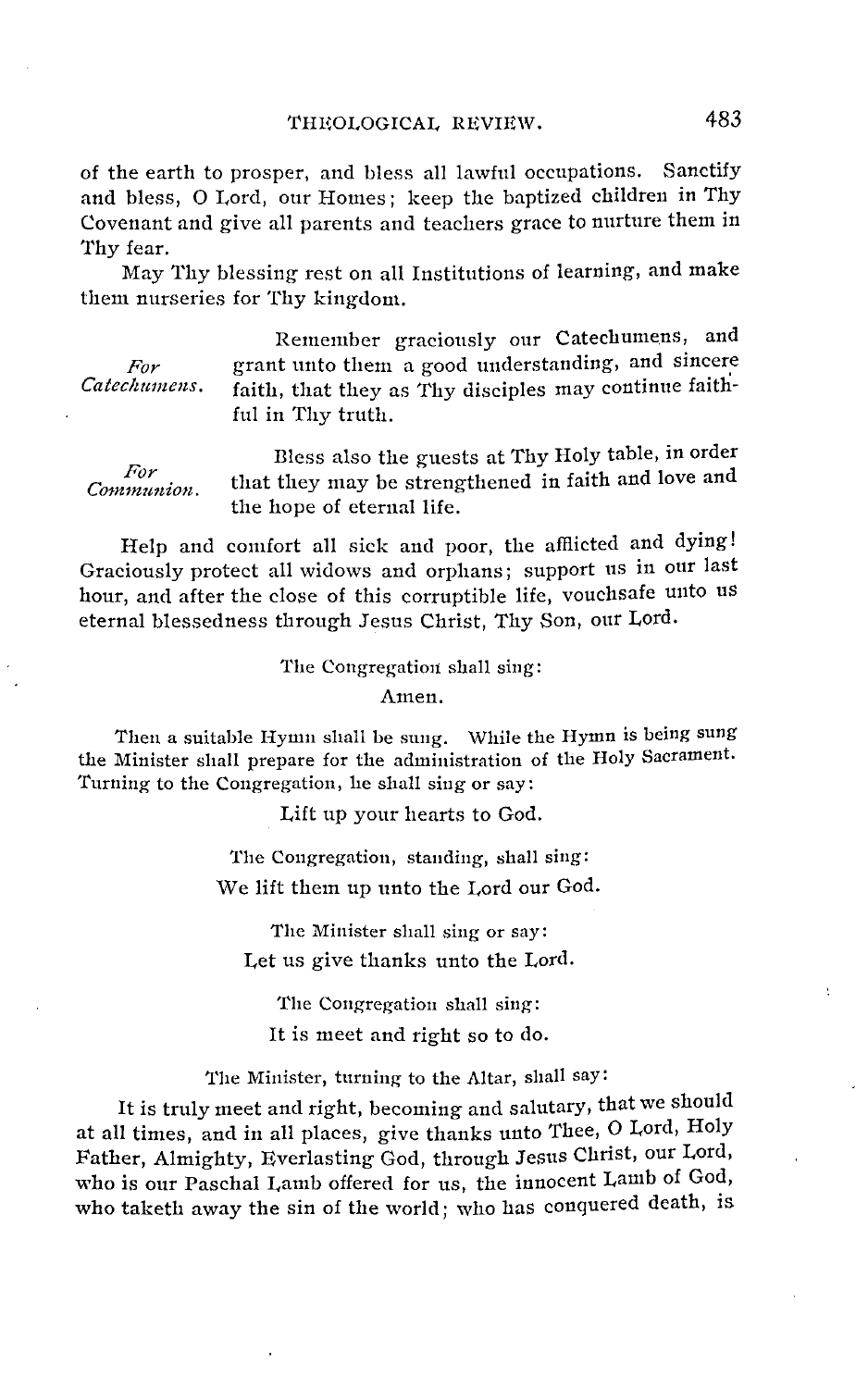#### 484 THEOLOGICAL REVIEW.

risen again, and liveth forever more. Therefore we who trust in Him shall also through Him be victorious over sin and death, and inherit eternal life. And in order that we may keep in remembrance His unspeakable mercy, He hath instituted His Holy Supper.

Then shall the Minister consecrate the Elements, saying:

Our Lord Jesus Christ, in the night in which He was betrayed, took bread, and when He had given thanks, He brake it and gave it to His disciples, saying, Take, eat; this is My Body, which is given for you; this do in remembrance of Me.

After the same manner, also, when He had supped, He took the cup, and when He had given thanks, He gave it to them, saying, Drink ye all of it; this Cup is the New Testament in My Blood, which is shed for you, and for many, for the remission of sins; this do, as oft as ye drink it, in remembrance of Me.

### The Minister shall continue:

Our Father who art in heaven; Hallowed be Thy Name; Thy Kingdom come; Thy will be done on earth as it is in heaven; Give us this day our daily bread; And forgive us our trespasses, as we forgive those who trespass against us; And lead us not into temptation; But deliver us from evil; For Thine is the Kingdom, and the power, and the glory, forever. Amen.

'fhen shall the Minister and the Congregation together sing:

Holy, holy, holy, Lord God of Sabaoth;

Heaven and earth are full of Thy glory;

Hosanna in the highest.

Blessed is He that commeth in the Name of the Lord. Hosanna in the highest.

The Minister, turning to the Congregation, shall sing or say:

The peace of the Lord be with you alway.

Then shall be sung the Agnus Dei as followeth, while the Communicants kneel at the Altar:

o Christ, Thou Lamb of God, that takest away the sin of the world, have mercy upon us.

o Christ, Thou Lamb of God, that takest away the sin of the

O Christ, Thou Lamb of God, that takest away the sin of the world, grant us Thy peace. Amen.

*I* 

医心脏 建氯化合物 医血管反射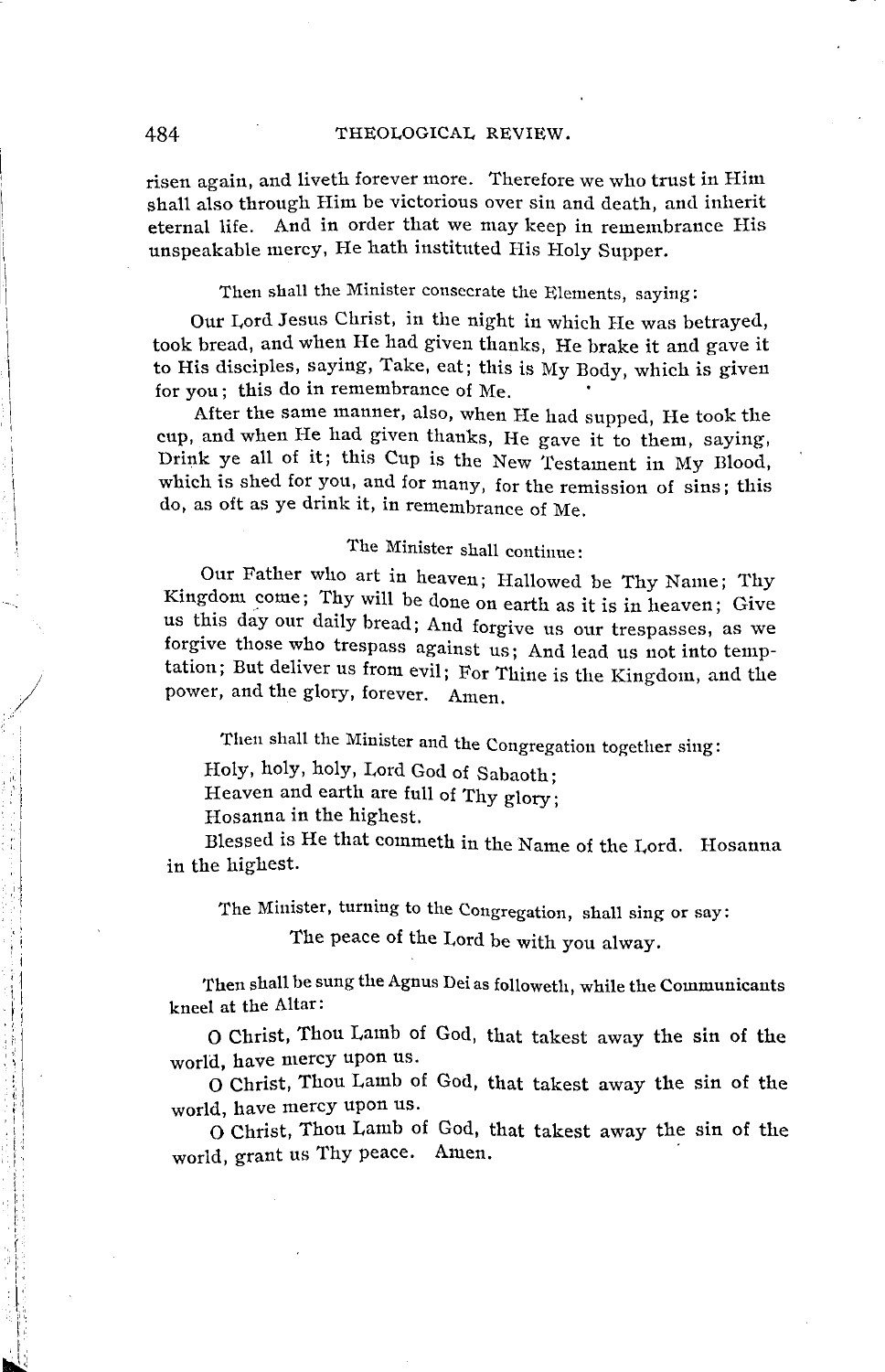After the singing of the Agnus Dei, a Communion Hymn shall be sung, while the Distribution proceeds.

When the Minister giveth the Bread, he shall say: Take and eat; this is the Body of Christ, given for thee.

\Vhen he giveth the Cup, he shall say: Take and drink; this is the Blood of Christ, shed for thee.

In dismissing the Communicants, the Minister shall say:

The Lord Jesus Christ, whose true Body and Blood you have now received, strengthen and preserve you unto everlasting life. Amen.

When the Distribution of the Holy Supper is ended, the Minister shall say: Let us pray.

Turning to the Altar, the Minister shall say:

We thank Thee, Almighty Father, who, through Thy Son Jesus Christ, for our consolation and salvation, hast instituted this Holy Supper; we pray Thee, grant us grace so to commemorate the death of Christ that we may be partakers of the great Supper in heaven.

The Congregation shall sing:

Amen.

The Minister, turning to the Congregation, shall sing or say: Let us thank and praise the Lord.

> The Congregation, standing, shall answer: Glory be to Thee, 0 Lord! Hallelujah! Hallelujah! Hallelujah!

> > Then the Minister shall say:

Bow your hearts to God and receive the benediction.

The Lord bless thee and keep thee.

The Lord make His face shine upon thee, and be gracious unto thee.

The Lord lift up His countenance upon thee, and give thee peace. In the name of the Father, and of the Son, and of the Holy Ghost.

Amen.

The Congregation shall sing:

Amen! Amen! Amen!

'fhe Service shall close with silent prayer.

A.G.

/ I

> $\mathop{!}\nolimits$  , 11: